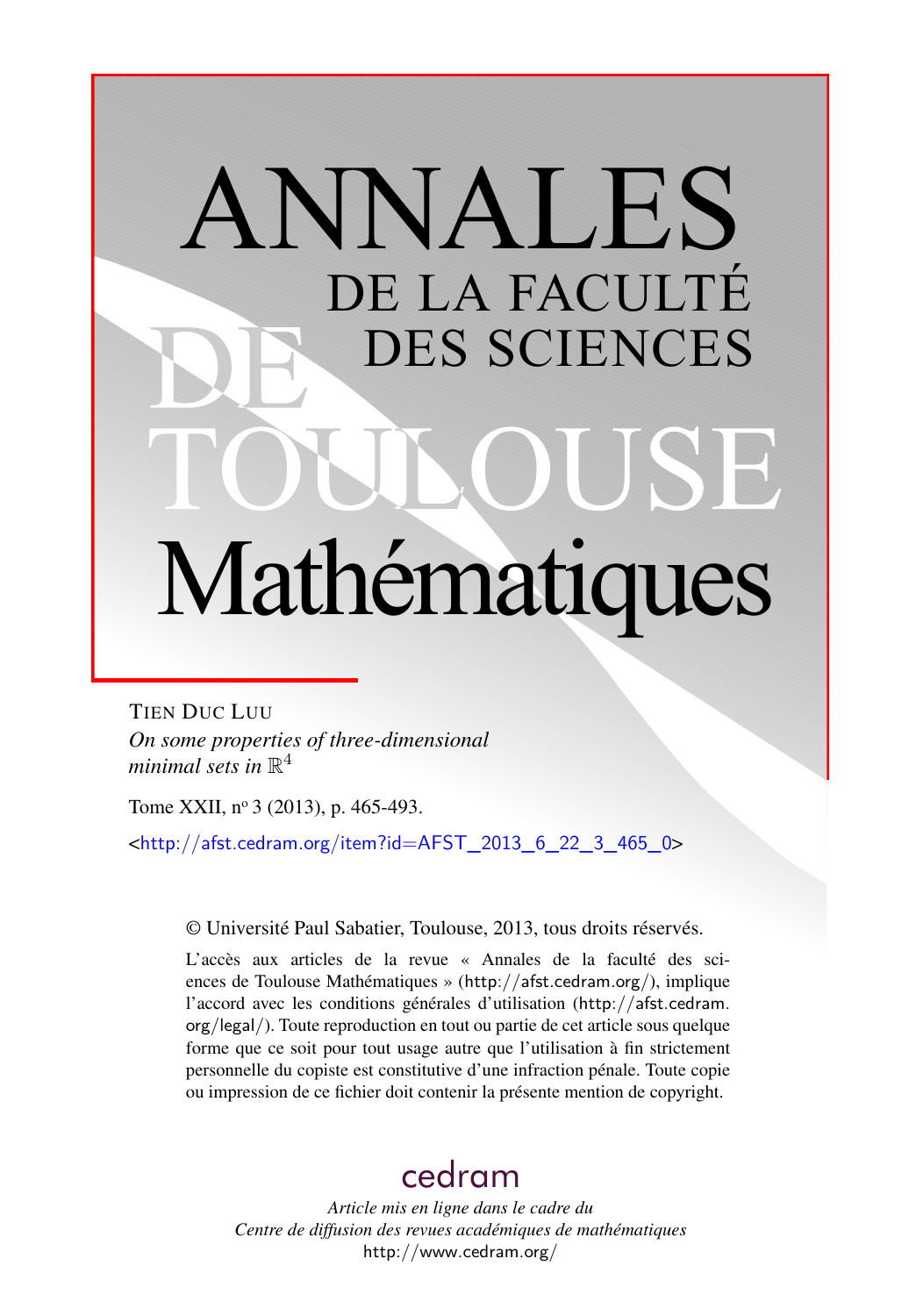TIEN DUC  $LUU^{(1)}$ 

 $ABSTRACT.$  — We prove in this paper the Hölder regularity of Almgren minimal sets of dimension 3 in  $\mathbb{R}^4$  around a Y-point and the existence of a point of particular type of a Mumford-Shah minimal set in  $\mathbb{R}^4$ , which is very close to a T. This will give a local description of minimal sets of dimension 3 in  $\mathbb{R}^4$  around a singular point and a property of Mumford-Shah minimal sets in  $\mathbb{R}^4$ .

RÉSUMÉ.  $-$  On prouve dans cet article la régularité Höldérienne pour les ensembles minimaux au sens d'Almgren de dimension 3 dans  $\mathbb{R}^4$  autour d'un point de type Y et dans le cas d'un ensemble Mumford-Shah minimal dans  $\mathbb{R}^4$  qui est très proche d'un  $\mathbb{T}$ , l'existence d'un point avec une densité particulière. Cela donne une description locale des ensembles minimaux de dimension 3 dans  $\mathbb{R}^4$  autour d'un point singulier et une propriété des ensembles Mumford-Shah minimaux dans  $\mathbb{R}^4$ .

## 1. Introduction

In this paper we will prove two theorems. The first theorem is about local Hölder regularity of three-dimensional minimal sets in  $\mathbb{R}^4$  and the second theorem is about the existence of a point of a particular type of a Mumford-Shah minimal set, which is close enough to a cone of type T.

Let us give the list of notions that we will use in this paper.

luutienduc@gmail.com

 $(*)$  Reçu le 22/03/2012, accepté le 20/12/2012

 $(1)$  Bâtiment 430, Département de Mathématique, Université Paris Sud XI, 91405 **Orsay** 

Article proposé par Gilles Carron.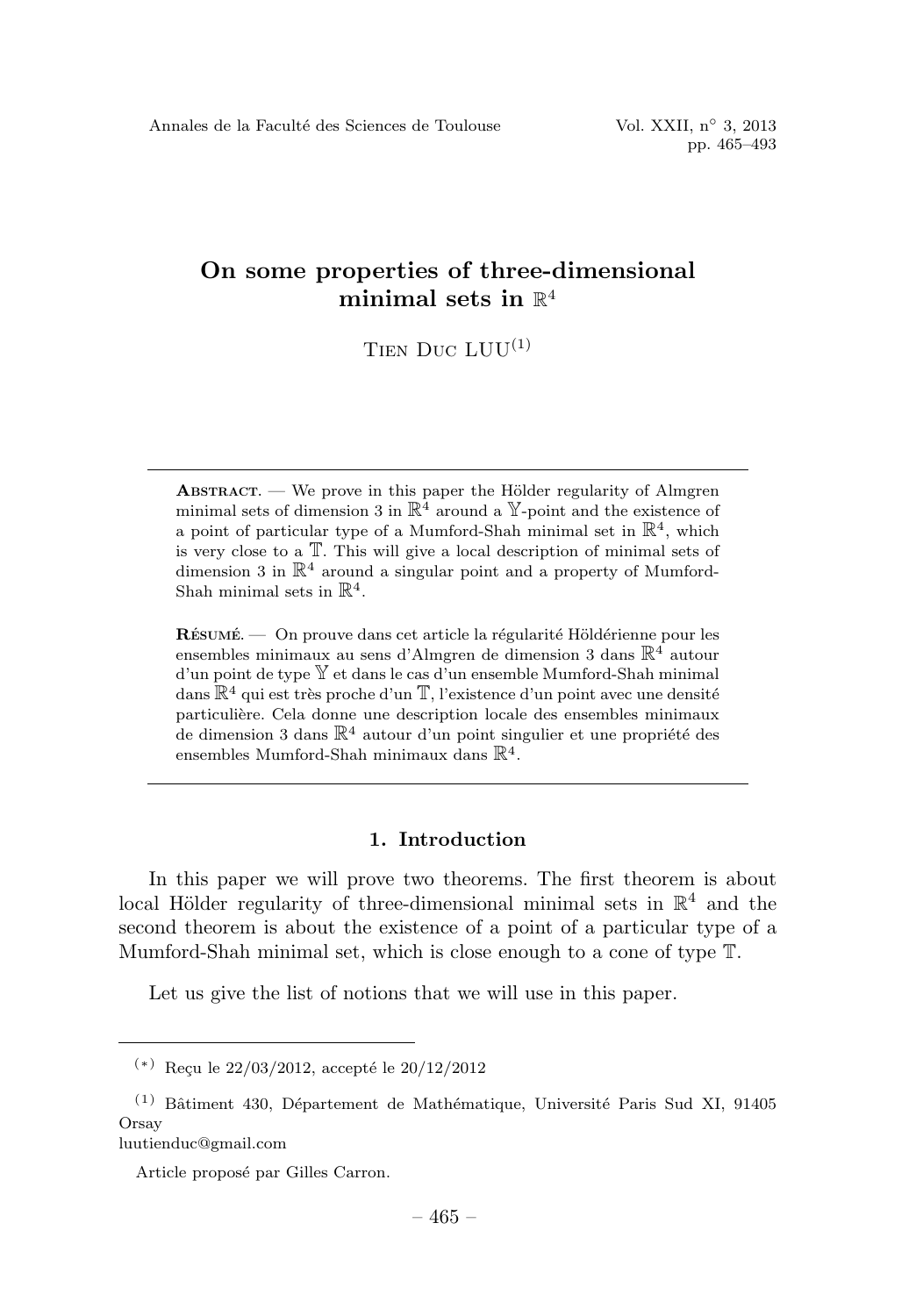$H<sup>d</sup>$  the d-dimensional Hausdorff mesure.

 $\theta_A(x,r) = \frac{H^d(A \cap B(x,r))}{r^d}$ , where  $A \subset \mathbb{R}^n$  is a set of dimension d and  $r \in A$ 

 $\theta_A(x) = \lim_{x\to 0} \theta_A(x,r)$ , called the density of A at x, if the limit exists.

Local Hausdorff distance  $d_{x,r}(E,F)$ . Let  $E, F \subset \mathbb{R}^n$  be closed sets which meet the ball  $B(x, r)$ . We define

$$
d_{x,r}(E,F) = \frac{1}{r} [\sup{\text{dist}(z,F)}; x \in E \cap B(x,r)] + \sup{\text{dist}(z,E)}; z \in F \cap B(x,r)]
$$

Let  $E, F \subset \mathbb{R}^n$  be closed sets and  $H \subset \mathbb{R}^n$  be a compact set. We define  $d_H(E, F) = \sup \{ \text{dist}(x, F); x \in E \cap H \} + \sup \{ \text{dist}(x, E); x \in F \cap H \}.$ 

Convergence of a sequence of sets. Let  $U \subset \mathbb{R}^n$  be an open set,  $\{E_k\} \subset$  $U, k \geq 1$ , be a sequence of closed sets in U and  $E \subset U$ . We say that  $\{E_k\}$ converges to E in U and we write  $\lim_{k\to\infty} E_k = E$ , if for each compact  $H \subset U$ , we have

$$
\lim_{k \to \infty} d_H(E_k, E) = 0.
$$

Blow-up limit. Let  $E \subset \mathbb{R}^n$  be a closed set and  $x \in E$ . A blow-up limit  $F$  of  $E$  at  $x$  is defined as

$$
F = \lim_{k \to \infty} \frac{E - x}{r_k},
$$

where  ${r_k}$  is any positive sequence such that  $\lim_{k\to\infty} r_k = 0$  and the limit is taken in  $\mathbb{R}^n$ .

Now we give the definition of Almgren minimal sets of dimension  $d$  in  $\mathbb{R}^n$ .

DEFINITION 1.1. — Let E be a closed set in  $\mathbb{R}^n$  and  $d \leq n - 1$  be an integer. An Almgren competitor (Al-competitor) of E is a closed set  $F \subset \mathbb{R}^n$ that can be written as  $F = \varphi(E)$ , where  $\varphi : \mathbb{R}^n \to \mathbb{R}^n$  is a Lipschitz mapping such that  $W_{\varphi} = \{x \in \mathbb{R}^n; \varphi(x) \neq x\}$  is bounded.

An Al-minimal set of dimension d in  $\mathbb{R}^n$  is a closed set  $E \subset \mathbb{R}^n$  such that  $H^d(E \cap B(0,R)) < +\infty$  for every  $R > 0$  and

$$
H^d(E \setminus F) \leq H^d(F \setminus E)
$$

for every Al-competitor  $F$  of  $E$ .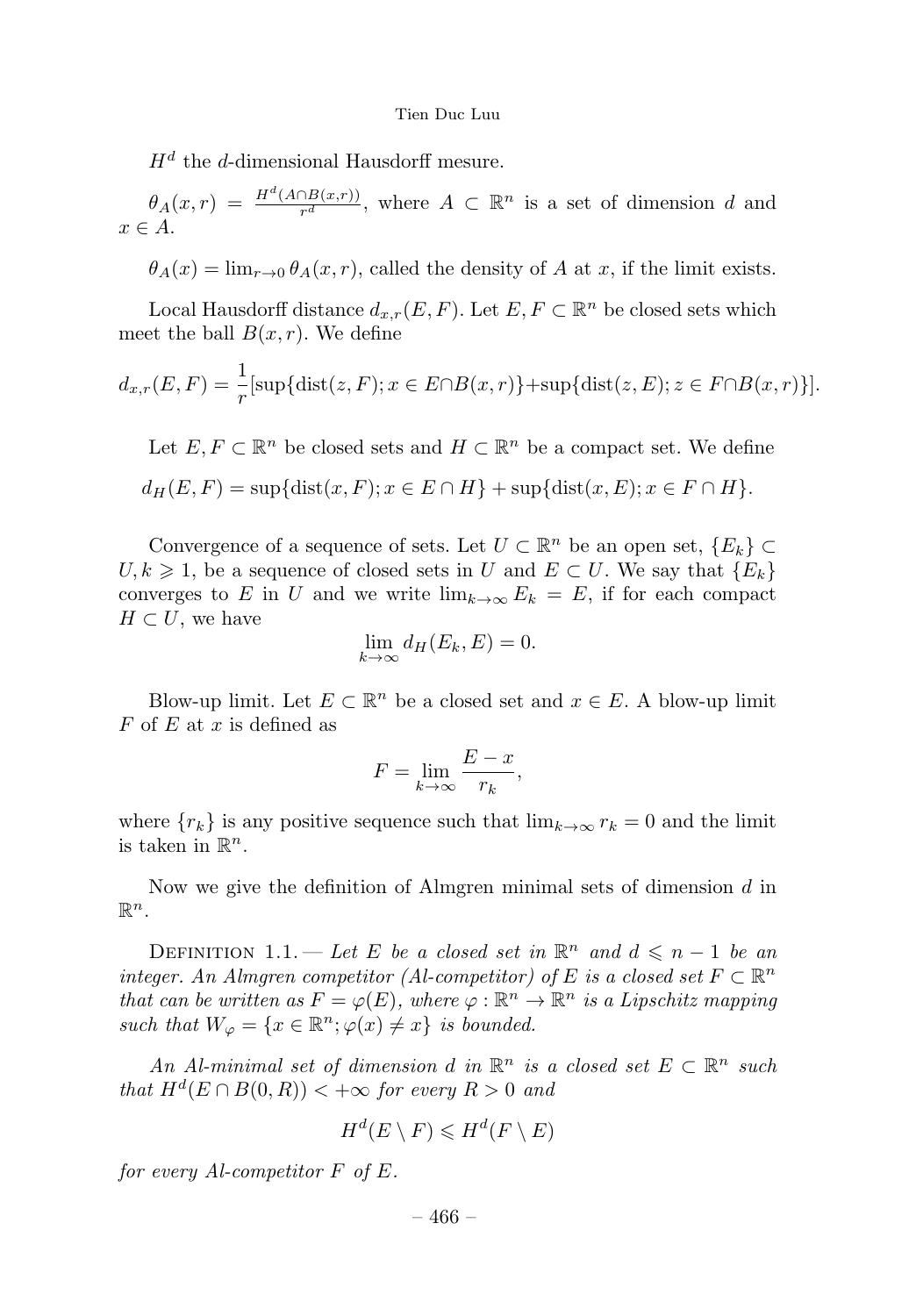Next, we give the definition of Mumford-Shah (MS) minimal sets in  $\mathbb{R}^n$ .

DEFINITION 1.2. — Let E be a closed set in  $\mathbb{R}^n$ . A Mumford-Shah competitor (also called MS-competitor) of E is a closed set  $F \subset \mathbb{R}^n$  such that we can find  $R > 0$  such that

$$
F \setminus B(0, R) = E \setminus B(0, R) \tag{1.2.1}
$$

and F separates  $y, z \in \mathbb{R}^n \setminus B(0, R)$  when  $y, z$  are separated by E.

A Mumford-Shah minimal (MS-minimal) set in  $\mathbb{R}^n$  is a closed set  $E \subset$  $\mathbb{R}^n$  such that

$$
H^{n-1}(E \setminus F) \le H^{n-1}(F \setminus E) \tag{1.2.2}
$$

for any MS-competitor F of E.

Here, E separates  $y, z$  means that y and z lie in different connected components of  $\mathbb{R}^n \setminus E$ .

It is easy to show that any MS-minimal set in  $\mathbb{R}^n$  is also an Al-minimal set of dimension  $n-1$  in  $\mathbb{R}^n$ . Next, if E is an MS-minimal set in  $\mathbb{R}^n$ , then  $E \times \mathbb{R}$  is also an MS-minimal set in  $\mathbb{R}^n \times \mathbb{R}$ , by exercice 16, p 537 of [5].

We give now the definition of minimal cones of type  $\mathbb{P}$ ,  $\mathbb{Y}$  and  $\mathbb{T}$ , of dimension 2 and 3 in  $\mathbb{R}^n$ .

DEFINITION 1.3.  $- A$  two-dimensional minimal cone of type Y is just a two-dimensional affine plane in  $\mathbb{R}^n$ . A three-dimensional minimal cone of type  $\mathbb P$  is a three-dimensional affine plane in  $\mathbb R^n$ .

Let S be the union of three half-lines in  $\mathbb{R}^2 \subset \mathbb{R}^n$  that start from the origin 0 and make angles  $120°$  with each other at 0. A two-dimensional minimal cone of type Y is set of the form  $Y' = j(S \times L)$ , where L is a line passing through 0 and orthogonal to  $\mathbb{R}^2$  and j is an isometry of  $\mathbb{R}^n$ . A three-dimensional minimal cone of type  $\mathbb Y$  is a set of the form  $Y = i(S \times P)$ , where P is a plane of dimension 2 passing through 0 and orthogonal to  $\mathbb{R}^2$ and j is an isometry of  $\mathbb{R}^n$ . We call  $j(L)$  the spine of Y' and  $j(P)$  the spine  $of Y.$ 

Take a regular tetrahedron  $R \subset \mathbb{R}^3 \subset \mathbb{R}^n$ , centered at the origin 0, let K be the cone centered at 0 over the union of the 6 edges of R. A twodimensional minimal cone of type  $\mathbb T$  is of the form  $j(K)$ , a three-dimensional minimal cone of type  $\mathbb T$  is a set of the form  $T = i(K \times L)$ , where L is the line passing through 0 and orthogonal to  $\mathbb{R}^3$  and j is an isometry of  $\mathbb{R}^n$ . We call  $i(L)$  the spine of T.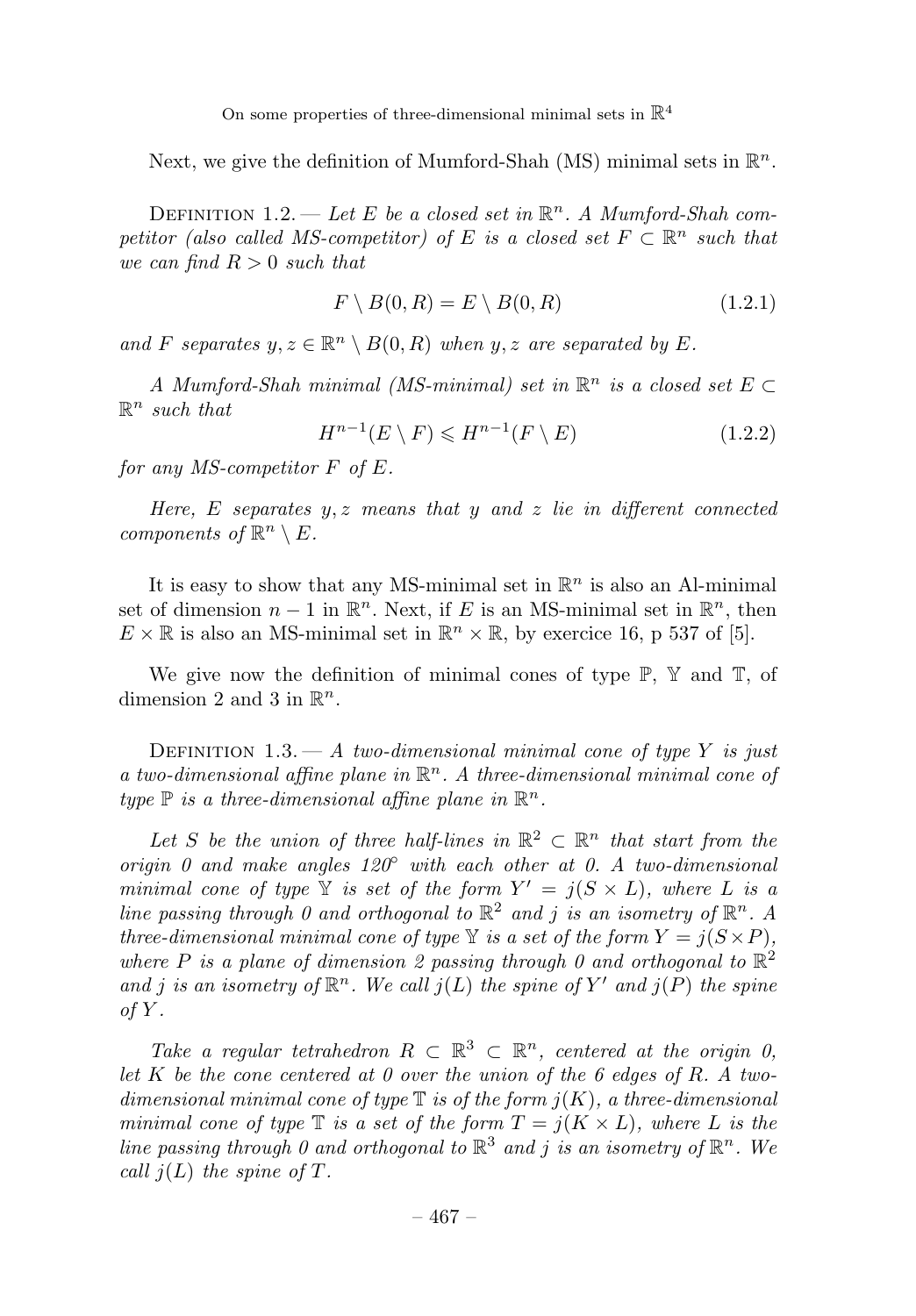We denote by  $d_P$ ,  $d_V$ ,  $d_T$  the densities at the origin of the 3-dimensional minimal cones of type  $\mathbb{P}$ ,  $\mathbb{Y}$  and  $\mathbb{T}$ , respectively. It is clear that  $d_P < d_Y <$  $d_T$ .

We can now define a Hölder ball for a set  $E \subset \mathbb{R}^n$ .

DEFINITION 1.4. — Let E be a closed set in  $\mathbb{R}^n$ . Suppose that  $0 \in E$ . We say that  $B(0,r)$  is a Hölder ball of E, of type  $\mathbb{P}, \mathbb{Y}$  or  $\mathbb{T}$  with exponent  $1+\alpha$ , if there exists a homeomorphism  $f : \mathbb{R}^n \to \mathbb{R}^n$  and a cone Y of dimension 2 or 3, centered at the origin, of type  $\mathbb{P}, \mathbb{Y}$  or  $\mathbb{T}$ , respectively, such that

$$
|f(x) - x| \leq \alpha r \text{ for } x \in B(0, r)
$$
\n
$$
(1.4.1)
$$

$$
(1-\alpha)\left[\frac{|x-y|}{r}\right]^{(1+\alpha)} \leq \frac{|f(x)-f(y)|}{r} \leq (1+\alpha)\left[\frac{|x-y|}{r}\right]^{(1-\alpha)} \text{ for } x, y \in B(0, r) \tag{1.4.2}
$$

$$
E \cap B(0, (1 - \alpha)r) \subset f(Y \cap B(0, r)) \subset E \cap B(0, (1 + \alpha)r). \tag{1.4.3}
$$

For the sake of simplicity, we will say that  $E$  is Bi-Hölder equivalent to Y in  $B(0,r)$ , with exponent  $1+\alpha$ .

If in addition, our function f is of class  $C^{1,\alpha}$ , then we say that E is  $C^{1,\alpha}$  equivalent to Y in the ball  $B(0,r)$ . Here, f is said to be of class  $C^{1,\alpha}$  if f is differentiable and its differential is a Hölder continuous function, with  $exponent \alpha$ .

J. Taylor in [11] has obtained the following theorem about local  $C^1$ regularity of two-dimensional minimal sets in  $\mathbb{R}^3$ .

THEOREM 1.5. [11]. — Let E be a two-dimensional minimal set in  $\mathbb{R}^3$ and  $x \in E$ . Then there exists a radius  $r > 0$  such that in the ball  $B(x,r)$ , E is  $C^{1,\alpha}$  equivalent to a minimal cone  $Y(x,r)$  of dimension 2, of type  $\mathbb{P}$ ,  $\mathbb Y$  or  $\mathbb T$ . Here  $\alpha$  is a universal positive constant.

As we know, any two-dimensional minimal cone in  $\mathbb{R}^3$  is automatically of type  $\mathbb{P}$ ,  $\mathbb{Y}$  or  $\mathbb{T}$ . This is a great avantage when we study two-dimensional minimal sets of dimension 2 in  $\mathbb{R}^3$ , because each blow-up limit at some point of a two-dimensional minimal set is a minimal cone of the same dimension. So we can approximate our minimal set by cones which we know the structure of.

The problem of two-dimensional minimal sets in  $\mathbb{R}^n$  with  $n > 3$  is more difficult. Here we don't know the list of two-dimensional minimal cones. But G. David gives in section 14 of [3] a description of two-dimensional minimal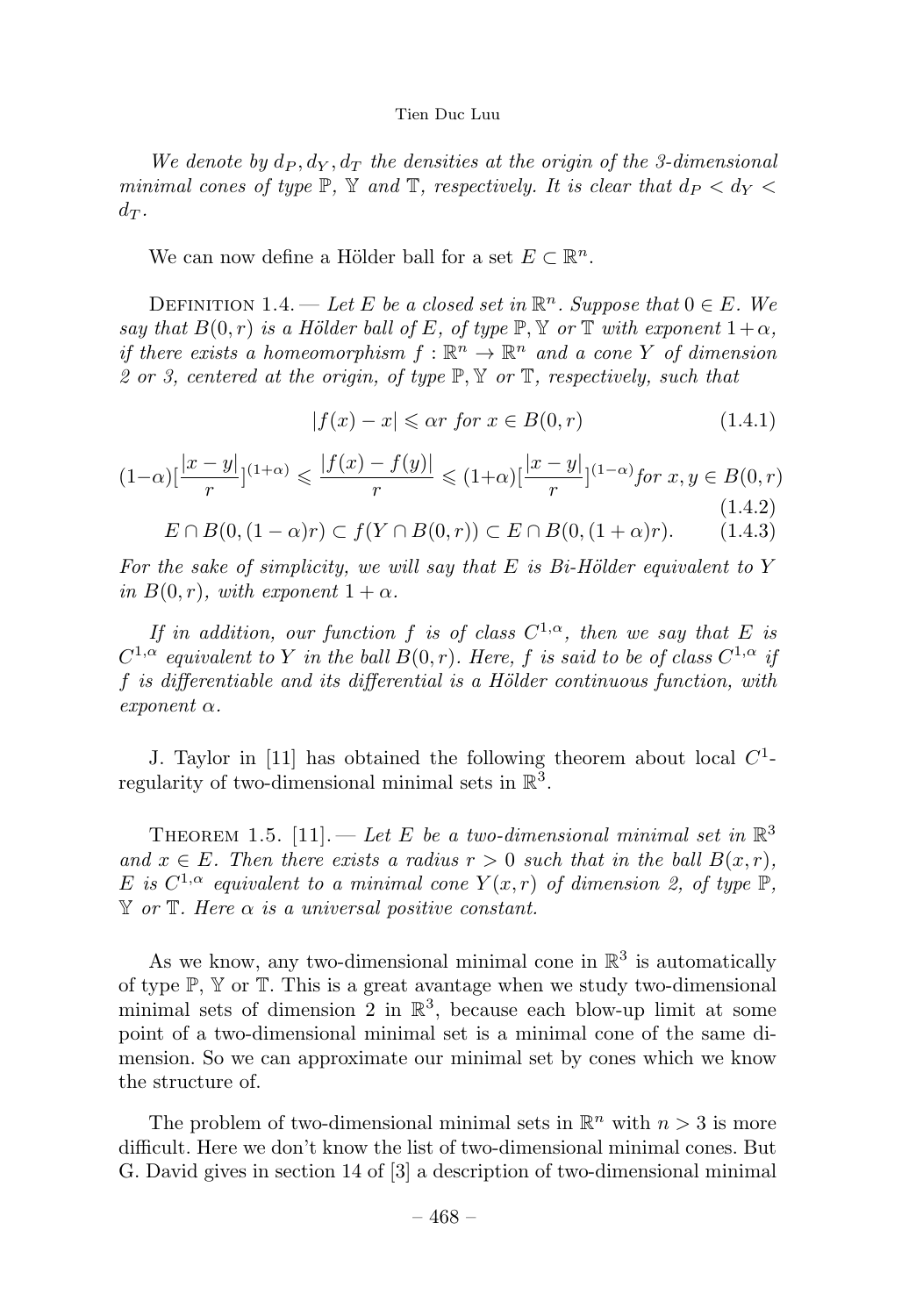cones in  $\mathbb{R}^n$ . Thanks to this, he can prove the local Hölder regularity of two-dimensional minimal sets in  $\mathbb{R}^n$ .

THEOREM 1.6. [3]. — Let E be a two-dimensional minimal set in  $\mathbb{R}^n$ and  $x \in E$ . Then for each  $\alpha > 0$ , there exists a radius  $r > 0$  such that in the ball  $B(x, r)$ , E is Hölder equivalent to a two-dimensional minimal cone  $Y(x, r)$ , with exponent  $\alpha$ .

The  $C^1$  regularity of two-dimensional minimal sets in  $\mathbb{R}^n$  needs more efforts. We have to prove that the local distance between  $E$  and a twodimensional minimal cone in  $B(x, r)$  is of order  $r<sup>a</sup>$ , where a is a positive universal constant when r tends to 0. G. David in [4] shows the  $C<sup>1</sup>$  regularity of  $E$  locally around  $x$ , but he needs to add an additional condition, called "'full length"' to some blow-up limit of  $E$  in  $x$ .

THEOREM 1.7. [4]. — Let E be a two-dimensional minimal set in the open set  $U \subset \mathbb{R}^n$  and  $x \in E$ . We suppose that some blow-up limit of E at x is a full length minimal cone. Then there is a unique blow-up limit  $X$  of  $E$ at x, and  $x + X$  is tangent to E at x. In addition, there is a radius  $r_0 > 0$ such that E is  $C^{1,\alpha}$  equivalent to  $x + X$  in the ball  $B(x, r_0)$ , where  $\alpha > 0$  is a universal constant.

Let us say more about the "full length" condition for a two dimensional minimal cone F centered at the origin in  $\mathbb{R}^n$ . As in [3, Sect 14], the set  $K = F \cap \partial B(0,1)$  is a finite union of great circles and arcs of great circles  $\mathfrak{C}_i, j \in J$ . The  $\mathfrak{C}_i$  can only meet when they are arcs of great circles and only by sets of 3 and at a common endpoint. Now for each  $\mathfrak{C}_i$  whose length is more than  $\frac{9\pi}{10}$ , we cut  $\mathfrak{C}_j$  into 3 sub-arcs  $\mathfrak{C}_{j,k}$  with the same length so that we have a decomposition of K into disjoint arcs of circles  $\mathfrak{C}_{i,k},(j,k) \in \tilde{J}$ with the same length and for each  $\mathfrak{C}_{j,k}$ , we have length $(\mathfrak{C}_{j,k}) \leqslant 9\pi/10$ . The full lengh condition says that if we have another net of geodesics  $K_1$  =  $\cup_{(i,j)\in\tilde{J}} \mathfrak{C}_{j,k}^1$ , for which the Hausdorff distance  $d(\mathfrak{C}_{j,k}, \mathfrak{C}_{j,k}^1) \leqslant \eta$ , where  $\eta$  is a small constant which depends only on n, and if  $H^1(K_1) > H^1(K)$ , then we can find a Lipschitz function  $f : \mathbb{R}^n \to \mathbb{R}^n$  such that  $f(x) = x$  out of the ball  $B(0,1)$  and  $f(B(0,1)) \subset B(0,1)$  such that  $H^2(f(F_1) \cap B(0,1)) \le$  $H^2(F_1 \cap B(0,1)) - C[H^1(K_1) - H^1(K)]$ . Here  $C > 0$  is a constant and  $F_1$ is the cone over  $K_1$ . See [4, Sect 2] for more details.

It happens that all two-dimensional minimal cones in  $\mathbb{R}^3$  satisfy the full length condition. So the theorem of G. David is a generalization of the theorem of J. Taylor.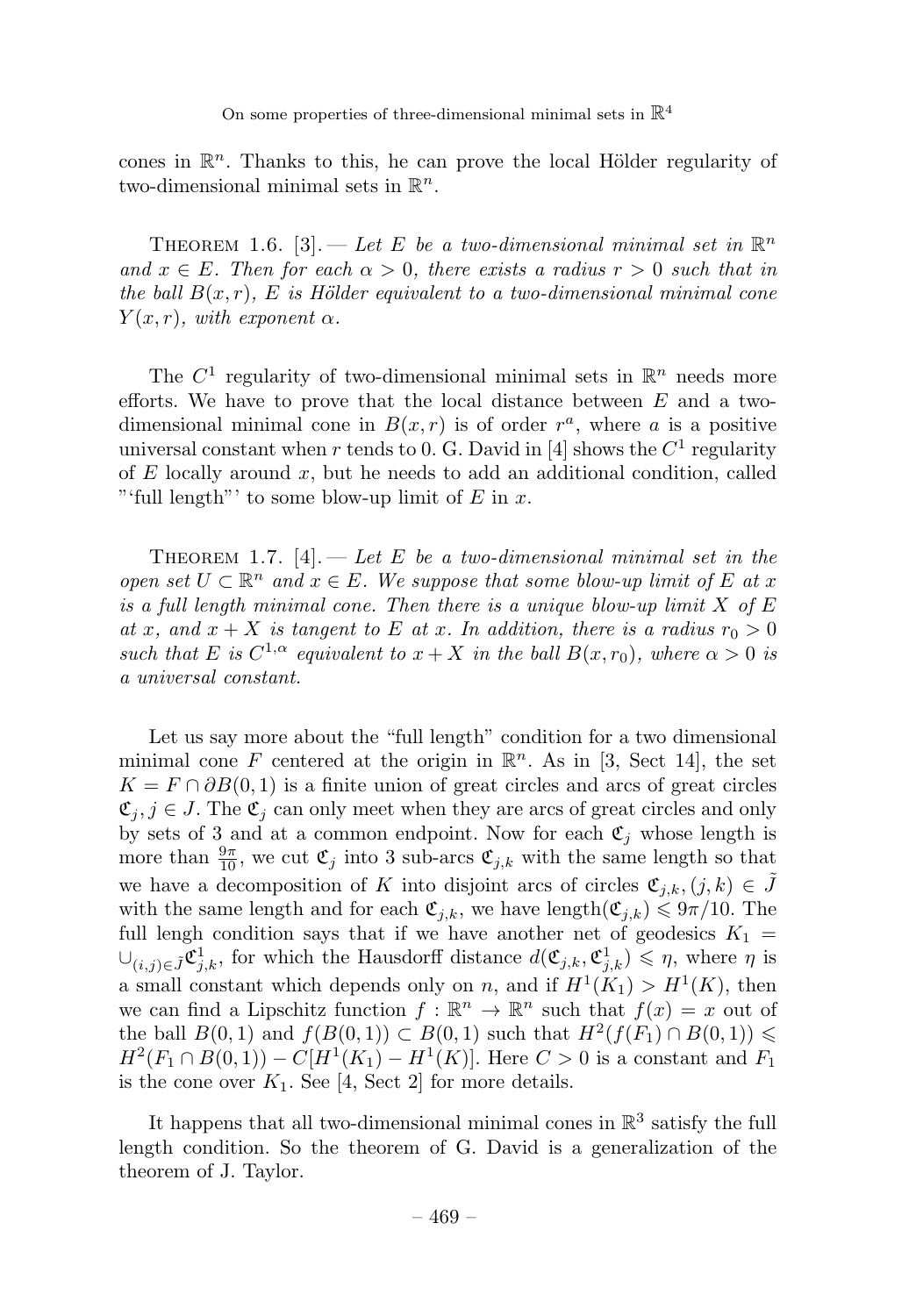For minimal sets of dimension  $\geq 3$ , little is known. Almgren in [1] showed that if F is a three-dimensional minimal cone in  $\mathbb{R}^4$ , centered at the origin and over a smooth surface in  $\mathbb{S}^3$ , the unit sphere of dimension 3, then E must be a 3-plane. Then J. Simon in [10] showed that this is true for hyper minimal cones in  $\mathbb{R}^n$  with  $n < 7$ . That is, if F is a minimal cone of dimension  $n-1$  in  $\mathbb{R}^n$ , centered at the origin and over a smooth surface in  $\mathbb{S}^{n-1}$ , then F must be an  $n-1$  plane. There is no theorem yet about the regularity of minimal sets of dimension  $\geq 3$  with singularities.

Our first theorem is to prove a local Hölder regularity of three-dimensional minimal sets in  $\mathbb{R}^4$ . But we don't know the list of three-dimensional minimal cones in  $\mathbb{R}^4$  and we don't have a nice description of three-dimensional minimal cones as we have for two-dimensional minimal cones. So we shall restrict to some particular type of points, at which we can obtain some information about the blow-up limits.

Now let E be a three-dimensional minimal set in  $\mathbb{R}^4$  and  $x \in E$ . We want to show that  $E$  is Bi-Hölder equivalent to a three-dimensional minimal cone of type P or Y in the ball  $B(x, r)$ , for some radius  $r > 0$ . If  $\theta_E(x) = d_P$ , then W. Allard in [2] showed that there exists a radius  $r > 0$  such that in the ball  $B(x, r)$ , E is  $C<sup>1</sup>$  equivalent to a 3-dimensional plane. We consider then the next possible density of E at x, so we suppose that  $\theta_E(x) = d_Y$ . Since every blow-up limit of  $E$  at  $x$  is a 3-dimensional minimal cone of type Y, then for each  $\epsilon > 0$ , there exists a radius  $r > 0$  and a 3-dimensional minimal cone  $Y(x, r)$  of type Y such that

$$
d_{x,r}(E, Y(x,r)) \leq \epsilon. \tag{*}
$$

By using  $(*)$  and the minimality of E, we shall be able to approximate E by 3-dimensional minimal cones of type  $\mathbb P$  or Y at every point in  $E \cap B(x, r/2)$ and at every scale  $t \leq r/2$ . We shall then use Theorem 1.1 in [6] to conclude that E is Bi-Hölder equivalent to a 3-dimensional minimal cone of type  $\mathbb {Y}$ in the ball  $B(x, r/2)$ . Our first theorem is the following.

THEOREM 1. — Let E be a 3-dimensional minimal set in  $\mathbb{R}^4$  and  $x \in E$ such that  $\theta_E(x) = d_Y$ . Then for each  $\alpha > 0$ , we can find a radius  $r > 0$ , which depends also on x, such that  $B(x, r)$  is a Hölder ball (see Def 1.4) of type Y of E, with exponent  $1 + \alpha$ .

Our second theorem concerns Mumford-Shah minimal sets in  $\mathbb{R}^4$ . In [3], G. David showed that there are only 3 types of Mumford-Shah minimal sets in  $\mathbb{R}^3$ , which are the cones of type  $\mathbb{P}$ , Y and T. The most difficult part is to show that if F is a Mumford-Shah minimal set in  $\mathbb{R}^3$ , which is close enough in  $B(0, 2)$  to a T centered at 0, then there must be a T-point of F in  $B(0, 1)$ . To prove this proposition, G. David used very nice techniques which involve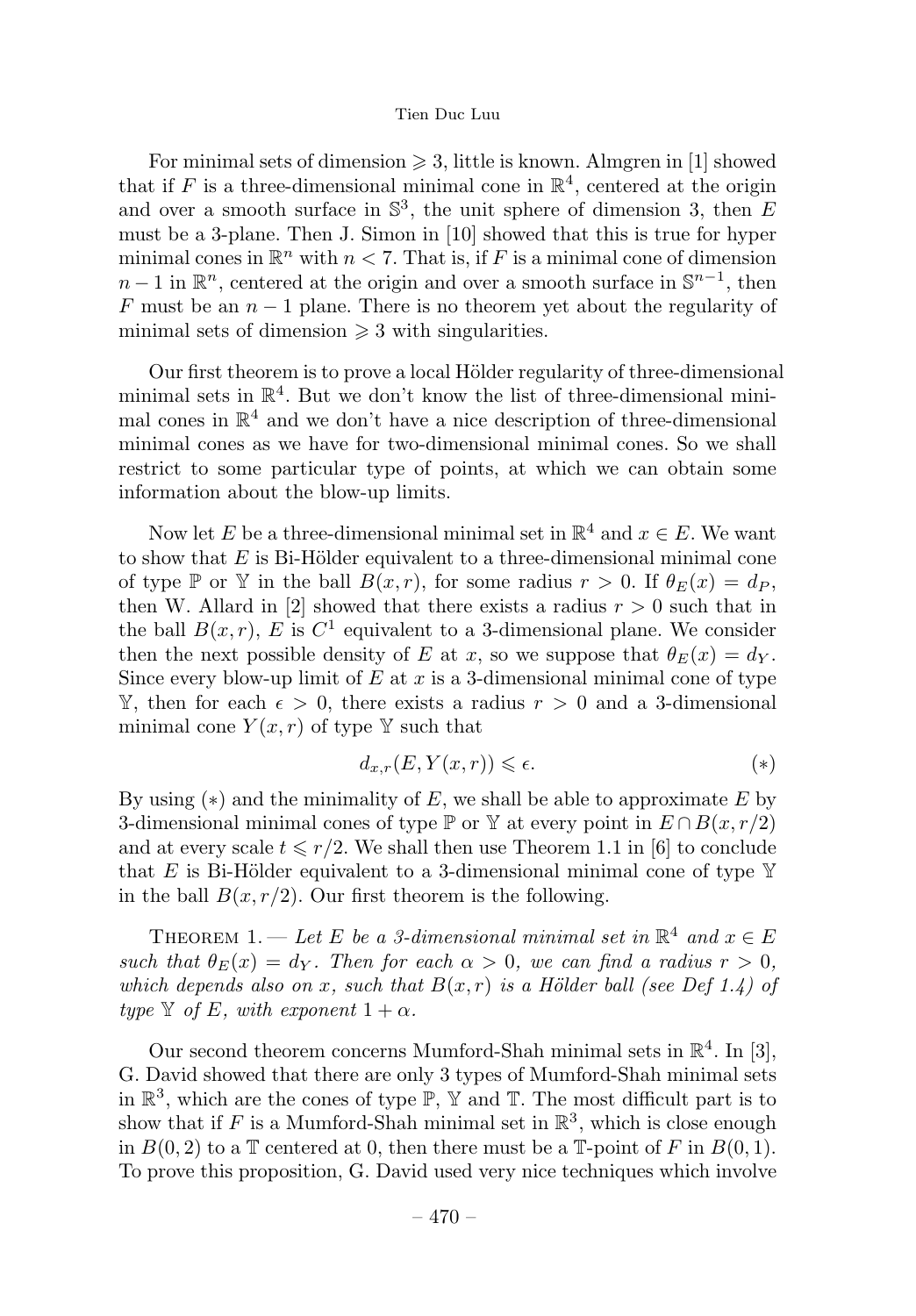the list of connected components. We want to obtain a similar result for a Mumford-Shah minimal set in  $\mathbb{R}^4$  which is close enough to a  $\mathbb T$  of dimension 3. But we cannot obtain a result which is as good as in [3, 18.1]. The reason is that we don't know if there exists a minimal cone  $C$  of dimension 3 in  $\mathbb{R}^4$ , centered at 0, which satisfies  $d_V < \theta_C(0) < d_T$ . Our second theorem is the following.

THEOREM 2. — There exists an absolute constant  $\epsilon > 0$  such that the following holds. Let E be an MS-minimal set in  $\mathbb{R}^4$ ,  $r > 0$  be a radius, and  $T$  be a 3-dimensional minimal cone of type  $T$  centered at the origin such that

$$
d_{0,r}(E,T) \leq \epsilon.
$$

Then in the ball  $B(0,r)$ , there is a point of E which is neither of type  $\mathbb P$ nor Y.

See Definition 2.5 for the definition of points of type  $\mathbb P$  and  $\mathbb Y$ . We divide the paper into two parts. In the first part, we prove Theorem 1. In the second part, we prove Theorem 2.

I would like to thank Professor Guy David for many helpful discussions on this paper.

# 2. Hölder regularity near a point of type  $\mathbb {Y}$ for a 3-dimensional minimal set in  $\mathbb{R}^4$

In this section we prove Theorem 1. We start with the following lemma.

LEMMA 2.1. — Let F be a 3-dimensional minimal cone in  $\mathbb{R}^4$ , centered at the origin, and let  $x \in F \cap \partial B(0,1)$ . Then each blow-up limit G of F at x is a 3-dimensional minimal cone G of type  $\mathbb{P}$ , Y or T and centered at 0. The type of G depends only on x and  $\theta_E(x) = \theta_G(0)$ .

We define the type of  $x$  to be the type of  $G$ .

*Proof*. — We denote by 0x the line passing by 0 and x. Suppose that G is a blow-up limit of F at x. Then  $G = \lim_{k \to \infty} \frac{F - x}{r_k}$  with  $\lim_{k \to \infty} r_k = 0$ . Let  $y \in G$ , we want to show that  $y + 0x \subset G$ . Setting  $F_k = \frac{F - x}{r_k}$ , as  ${F_k}$  converges to G, we can find a sequence  $y_k \in F_k$  such that  ${y_k}_{k=1}^{\infty}$ converges to y. Setting  $z_k = r_k y_k + x$ , then  $z_k \in F$  by definition of  $\overline{F_k}$ , and  $z_k$  converges to x because  $r_k$  converges to 0. We fix  $\lambda \in \mathbb{R}$  and we set  $v_k = (1 + \lambda r_k)z_k$ . Then  $v_k \in F$  as F is a cone centered at 0. We have next that  $w_k = r_k^{-1}(v_k - x) \in F_k$ . On the other hand,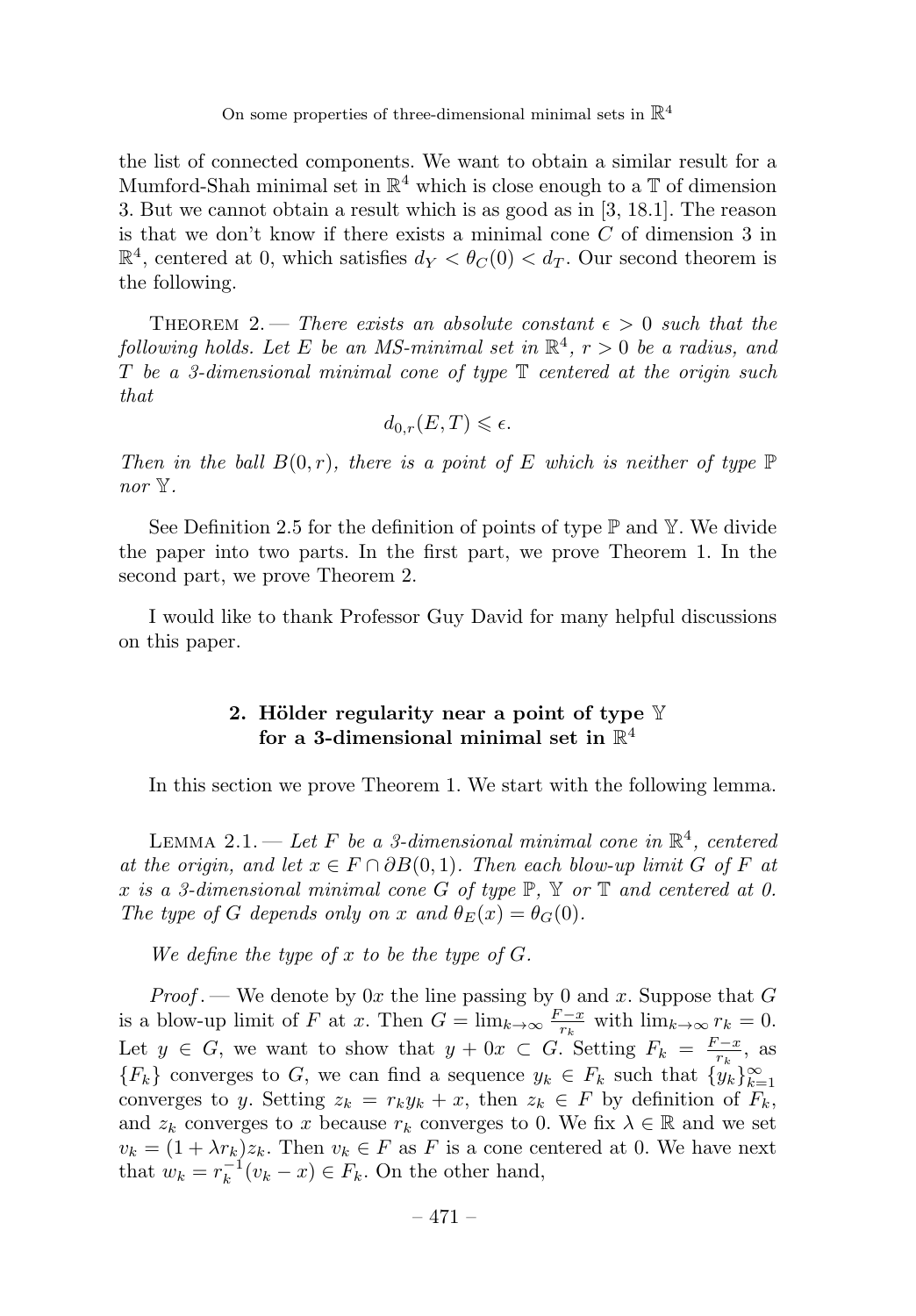$$
w_k = r_k^{-1}((1 + \lambda r_k)z_k - x)
$$
  
=  $r_k^{-1}((1 + \lambda r_k)(r_k y_k + x) - x)$   
=  $r_k^{-1}(r_k y_k + \lambda r_k^2 y_k + \lambda r_k x)$   
=  $y_k + \lambda x + \lambda r_k y_k$ ,

we see that  $\lim_{k\to\infty} w_k = y + \lambda x$ . As  $\{F_k\}$  converges to G, we see that  $y + \lambda x \in G$ . Call H the tangent plane to  $\partial B(0,1)$  at x. Since for each  $y \in G$ and  $\lambda \in \mathbb{R}$ , we have  $y + \lambda x \in G$ , we have that  $G = G' \times Ox$ , with  $G' \subset G \cap H$ . Next, as F is a minimal set and G is a blow-up limit of F at x, by [3, 7.31], G is a minimal cone centered at 0. But  $G = G' \times 0x$ , then by [3, 8.3], G' is a minimal cone in  $H$ , centered at x. Since  $H$  is a 3-plane, we must have that  $G'$  is a 2-dimensional minimal cone of type  $\mathbb{P}, \mathbb{Y}$  or  $\mathbb{T}$  and then G is also a 3-dimensional minimal cone of type  $\mathbb{P}$ ,  $\mathbb {Y}$  or  $\mathbb {T}$ . Next, as G is a blow-up limit of F at x, by [3, 7.31], we have  $\theta_F(x) = \theta_G(0)$ .  $\Box$ 

We see from this lemma that for each  $x \in F \setminus \{0\}$ , where F is a 3dimensional minimal cone in  $\mathbb{R}^4$  centered at the origin,

 $\theta_F(x)$  can take only one of the three values  $d_P, d_Y, d_T$ . (1)

But we do not know the list of possible values of  $\theta_F(0)$ . However, the following lemma says that for this cone F, it is not possible that  $d_P < \theta_F(0) < d_V$ .

LEMMA 2.2. — There does not exist a 3-dimensional minimal cone  $F$  in  $\mathbb{R}^4$ , centered at the origin such that  $d_P < \theta_F(0) < d_V$ .

 $Proof.$  – Suppose that there is a cone  $F$  as in the hypothesis and

$$
d_P < \theta_F(0) < d_Y. \tag{2.2.1}
$$

We first show that

for each 
$$
x \in F \cap \partial B(0, 1)
$$
, we have  $\theta_F(0) \ge \theta_F(x)$ . (2.2.2)

Indeed, since F is a minimal cone, for each  $z \in F$ , the function  $\theta_F(z,t)$ is nondecreasing. So for  $r > 0$ , we have  $\theta_F(x,r) \geq \theta_F(x)$ , which means that  $H^3(F \cap B(x,r))/r^3 \geq \theta_F(x)$ . Since  $B(x,r) \subset B(0,r+1)$ , we obtain  $H^{3}(F \cap B(x,r)) \leq H^{3}(F \cap B(0,r+1))$  and thus  $H^{3}(F \cap B(0,r+1))/r^{3} \geq$  $\theta_F(x)$ . We deduce that  $(H^3(F \cap B(0, r+1))/(r+1)^3)((r+1)^3/r^3) \geq \theta_F(x)$ . Since F is a cone centered at 0,  $H^3(F \cap B(0, r+1))/(r+1)^3 = \theta_F(0)$  for each  $r > 0$ . We deduce then  $\theta_F(0)((r+1)^3/r^3) \ge \theta_F(x)$  for each  $r > 0$ . We let  $r \to +\infty$  and we obtain then  $\theta_F(0) \geq \theta_F(x)$ , which is (2.2.2).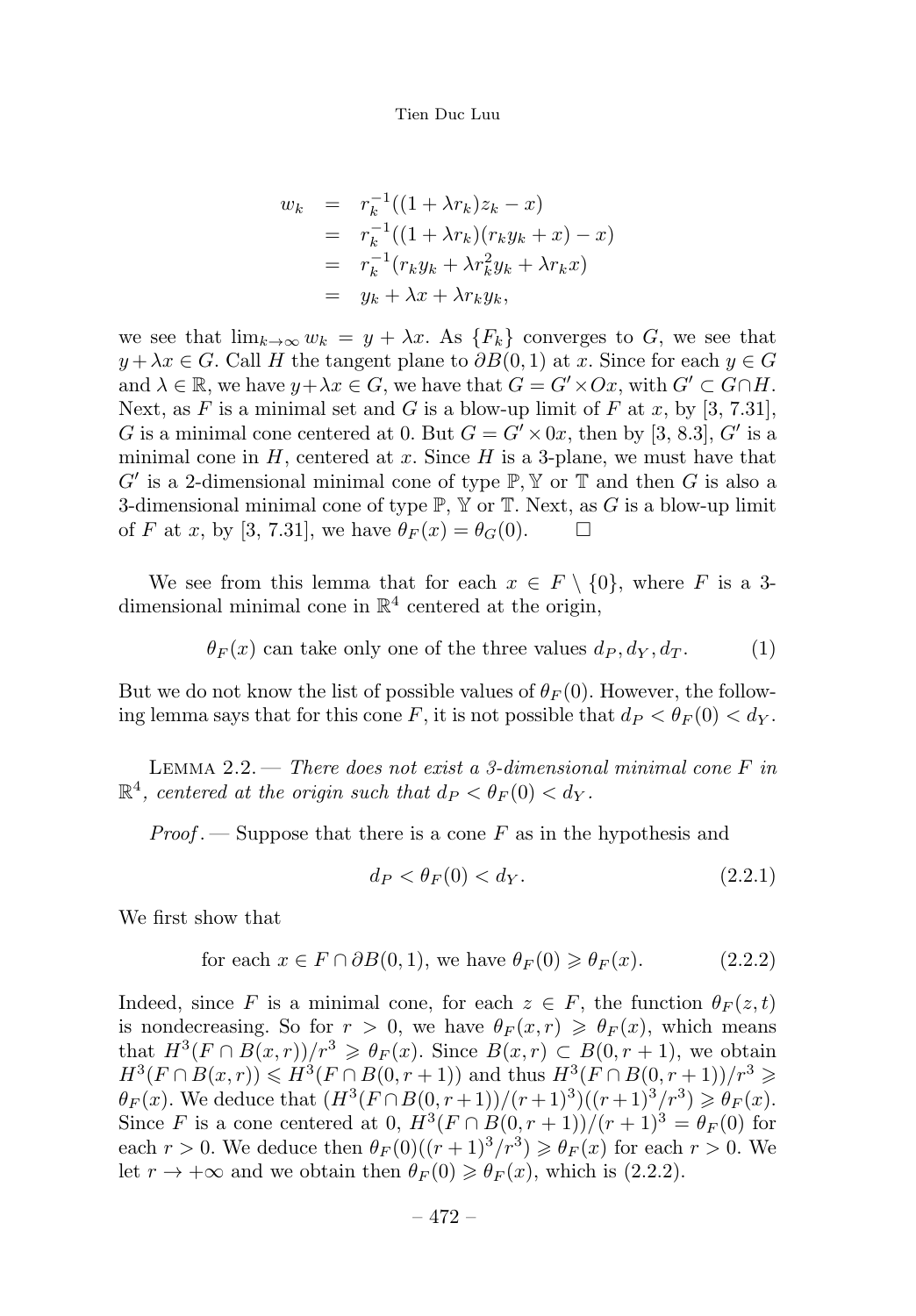Now (2.2.1) and (2.2.2) give us that  $\theta_F(x) < d_Y$  for each  $x \in F \cap$  $\partial B(0,1)$ . By (1), we have  $\theta_F(x) = d_P$  for  $x \in F \cap \partial B(0,1)$ . So by [2, 8.1], there exists a neighborhood  $U_x$  of x in  $\mathbb{R}^4$  such that  $F \cap U_x$  is a 3-dimensional smooth manifold. We deduce that  $F \cap \partial B(0,1)$  is a 2-dimensional smooth sub-manifold of  $\partial B(0,1)$ . By [1, Lemma 1], F is a 3-plane passing through 0. But this implies that  $\theta_F(0) = d_P$ , we obtain then a contradiction, Lemma 2.2 follows.  $\square$ 

LEMMA 2.3. — Let F be a 3-dimensional minimal cone in  $\mathbb{R}^4$ , centered at the origin 0. If  $\theta_F(0) = d_Y$ , then F is a 3-dimensional cone of type Y.

*Proof* . — As in the argument for (2.2.2), we have that for each  $x \in F \cap$  $\partial B(0,1), \theta_F(x) \leq \theta_F(0) = d_Y$ . So  $\theta_F(x)$  can only take one of the two values  $d_P$  or  $d_Y$ . If all  $x \in F \cap \partial B(0,1)$  are of type  $\mathbb{P}$ , then by the same argument as above, F will be a 3-plane, and then  $\theta_F(0) = d_P$ , a contradiction. So there must be a point  $y \in F \cap \partial B(0,1)$ , such that  $\theta_F(y) = dy$ . By the same argument like above,  $\theta_F(0)(r+1)^3/r^3 \geq \theta_F(y,r)$  for each  $r > 0$ . Letting  $r \to \infty$  and noting that  $\theta_F(y,r)$  is non-decreasing in r, we have  $d_Y \geqslant \lim_{r \to \infty} \theta_F(y,r)$ . But  $\theta_F(y,r) \geqslant \theta_F(y) = d_Y$  for each  $r > 0$ , so we must have  $\theta_F(y,r) = d_Y$  for  $r > 0$ . By [3, 6.2], F must be a cone centered at y. But we have also that F is a cone centered at 0. So F is of the form  $F = F' \times 0y$ , where F' is a cone in a 3-plane H passing through 0 and orthogonal to  $0y$ . Since F is a minimal cone, by [3, 8.3], F' is also a 2dimensional minimal cone in H and centered at 0. So  $F'$  must be a cone of type P, Y or T. Since  $\theta_F(0) = d_Y$ , we must have that F' is a 2-dimensional minimal cone of type  $Y$  and we deduce that F is a 3-dimensional minimal cone of type  $\mathbb{Y}$ .  $\Box$ 

We can now consider 3-dimensional minimal sets in  $\mathbb{R}^4$ . We start with the following lemma.

LEMMA 2.4. — Let E be a 3-dimensional minimal set in  $\mathbb{R}^4$ . Then

(i) There does not exist a point  $z \in E$  such that  $d_P < \theta_E(z) < d_Y$ .

(ii) If  $x \in E$  such that  $\theta_E(x) = d_P$ , then each blow-up limit of E at x is a 3-dimensional plane.

(iii) If  $\theta_E(x) = d_Y$ , then each blow-up limit of E at x is a 3-dimensional minimal cone of type Y.

*Proof* . — The proof uses Lemmas 2.2 and 2.3. Take any point  $z \in E$ , let F be a blow-up limit of E at z. Then by [3, 7.31], F is a cone and  $\theta_F(0) = \theta_E(x)$ . By Lemma 2.2, it is not possible that  $d_P < \theta_F(0) < d_Y$ , which means that it is also not possible that  $d_P < \theta_E(x) < d_P$ , (i) follows.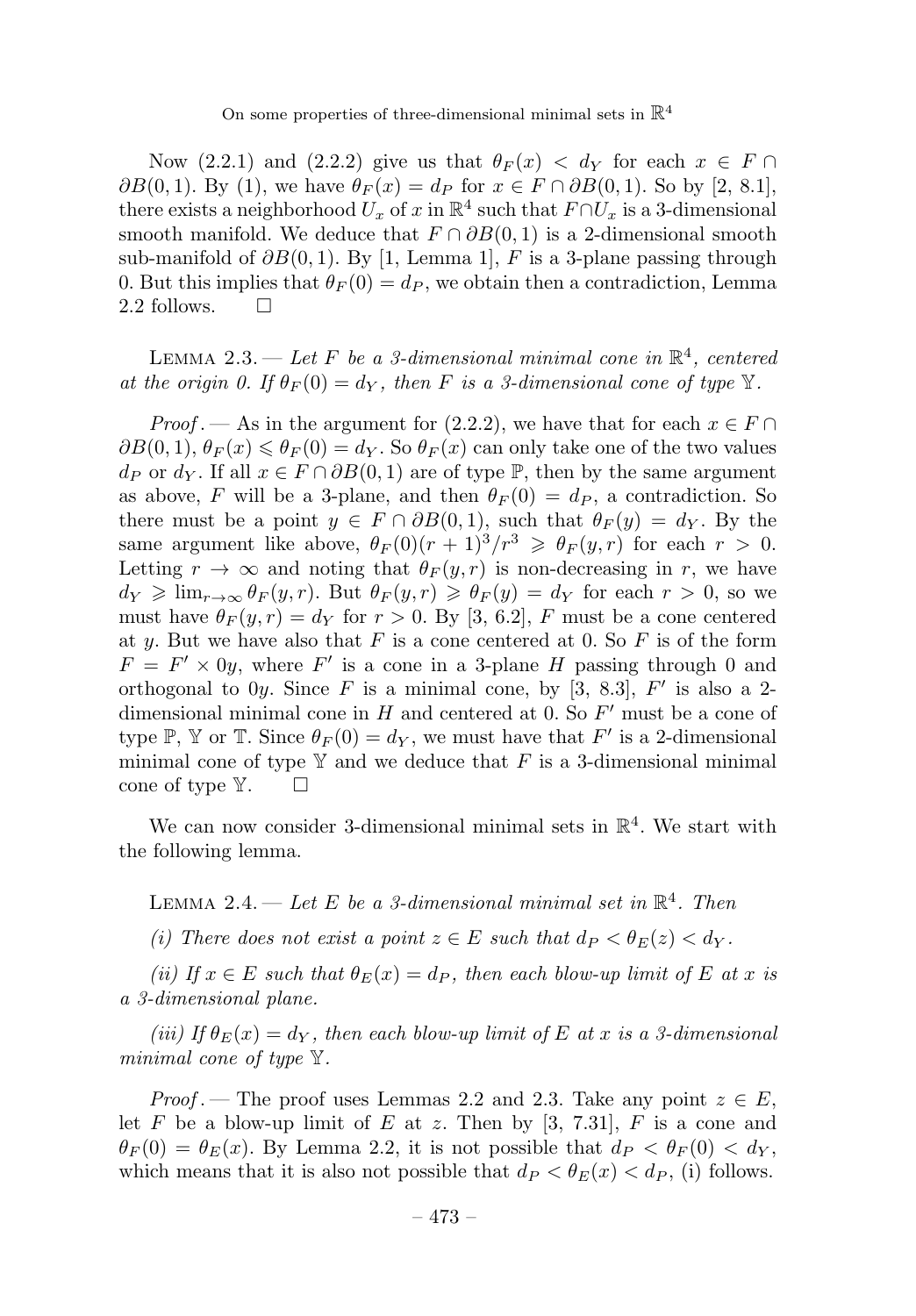If  $x \in E$  such that  $\theta_E(x) = d_P$ , then any blow-up limit F of E at x satisfies  $\theta_F(0) = \theta_E(x) = d_P$ . By the same arguments as in Lemma 2.2, for each  $y \in F \cap \partial B(0,1), \theta_F(y) \leq \theta_F(0) = d_P$ . We deduce that  $\theta_F(y) = d_F$ for each  $y \in F \cap \partial B(0,1)$ , and then F will be a 3-dimensional minimal cone over a smooth sub-manifold of  $\partial B(0,1)$ . By [1, Lemma 1], F must be a 3-dimensional plane, (ii) follows.

If  $x \in E$  such that  $\theta_E(x) = d_Y$ , then any blow-up limit F of E at x satisfies  $\theta_F(0) = d_Y$ . By Lemma 2.3, F must be a 3-dimensional minimal cone of type  $\mathbb{Y}$ , (iii) follows.  $\square$ 

Lemma 2.4 allows us to define the points of type  $\mathbb P$  and  $\mathbb Y$  of a 3dimensional minimal set in  $\mathbb{R}^4$ .

DEFINITION 2.5. — Let E be a 3-dimensional minimal set in  $\mathbb{R}^4$  and  $x \in E$ . We call x a point of type  $\mathbb{P}$  if  $\theta_E(x) = d_P$ . We call x a point of type  $\mathbb{Y}$  if  $\theta_E(x) = d_Y$ .

The following proposition says that if a 3-dimensional minimal set  $E$ is close enough to a 3-dimensional plane P in the ball  $B(x, 2r)$ , then E is Bi-Hölder equivalent to P in  $B(x, r)$ .

PROPOSITION 2.6. — For each  $\alpha > 0$ , we can find  $\epsilon > 0$  such that the following holds.

Let E be a 3-dimensional minimal set in  $\mathbb{R}^4$  and  $x \in E$ . Let P be a 3-dimensional plane such that

$$
d_{x,2^5r}(E,P) \le \epsilon. \tag{2.6.1}
$$

Then E is Bi-Hölder equivalent to P in the ball  $B(x, r)$ , with Hölder exponent  $1 + \alpha$ .

*Proof* . — Take any point  $y \in B(x, r)$ . Since  $B(y, 2^4r) \subset B(x, 2^5r)$ , we have

$$
d_{y,2^{4}r}(E,P) \leq 2d_{x,2^{5}r}(E,P) \leq 2\epsilon. \tag{2.6.2}
$$

By [3, 16.43], for each  $\epsilon_1 > 0$ , we can find  $\epsilon > 0$  such that if (2.6.2) holds, then

$$
H^3(E \cap B(y, 2^3r)) \leq H^3(P \cap B(y, (1 + \epsilon_1)2^4r)) + \epsilon_1 r^3
$$
  
 
$$
\leq d_P(2^3r)^3 + C\epsilon_1 r^3.
$$
 (2.6.3)

Now (2.6.3) implies that  $\theta_E(y, 2^3r) \leq d_P + C\epsilon_1$ . If  $\epsilon_1$  is small enough, then  $\theta_E(y) \leq \theta_E(y, 2^3r) < d_Y$ . We deduce that  $\theta_E(y) = d_P$  and y is a  $\mathbb P$  point.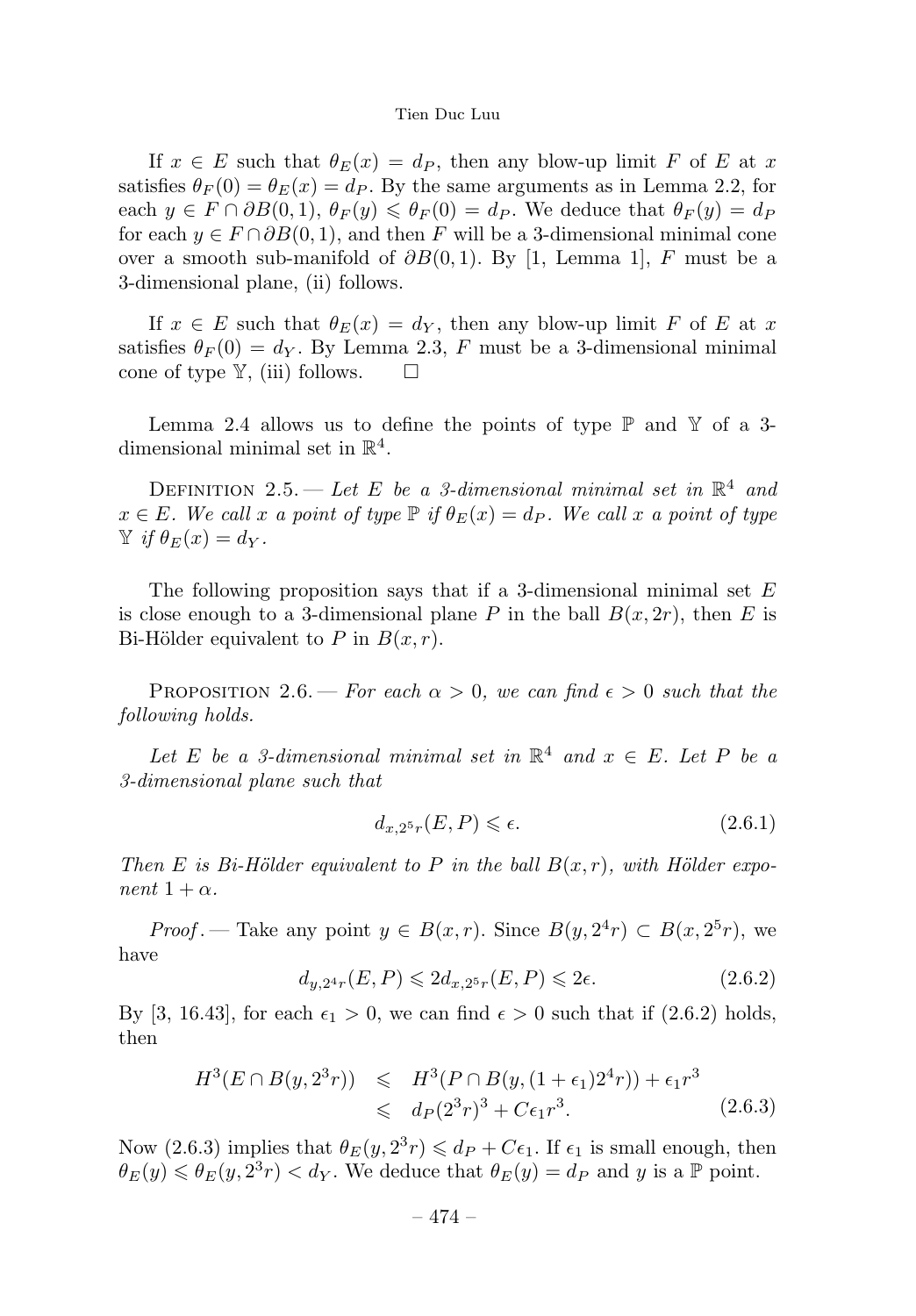Since  $\theta_E(y, t)$  is a non-decreasing function in t, we have

$$
0 \leq \theta_E(y, t) - \theta_E(y) \leq C\epsilon_1 \text{ for } 0 < t \leq 2^3r. \tag{2.6.4}
$$

By [3, 7.24], for each  $\epsilon_2 > 0$ , we can find  $\epsilon_1 > 0$  such that if (2.6.4) holds, then there exists a 3-dimensional minimal cone  $F$ , centered at  $y$ , such that

$$
d_{y,t/2}(E,F) \leq \epsilon_2 \text{ for } 0 < t \leq 2^3r,
$$
\n
$$
(2.6.5)
$$

and

$$
|\theta_E(y, 2^2r) - \theta_F(y, 2^2r)| \le \epsilon_2. \tag{2.6.7}
$$

Since  $d_P \leq \theta_E(y, 2^2r) \leq d_P + C\epsilon_1$ , we deduce from  $(2.6.7)$  that  $\theta_F(y, 2^2r) \leq$  $d_P + C\epsilon_1 + \epsilon_2$ . So if  $\epsilon_1$  and  $\epsilon_2$  are small enough, then  $\theta_F (y, 2^2r) < d_Y$ . Which implies  $\theta_F(y) < d_Y$ . Since F is a minimal cone centered at y, we deduce that  $F$  must be a 3-dimensional plane, by the same arguments as in second part of Lemma 2.4.

Now we can conclude that for each  $y \in E \cap B(x,r)$  and each  $t \leq r$ , there exists a 3-dimensional plane  $P(y, t)$ , which is F in (2.6.5), such that  $d_{y,t}(E, P(y,t)) \leq \epsilon_2$ . By [6,2.2], for each  $\alpha > 0$ , we can find  $\epsilon_2 > 0$ , and then  $\epsilon > 0$ , such that E is Bi-Hölder equivalent to a P in the ball  $B(x, r)$ .  $\Box$ 

PROPOSITION 2.7. — For each  $n > 0$ , we can find  $\epsilon > 0$  with the following properties. Let E be a minimal set of dimension 3 in  $\mathbb{R}^4$  and Y be a 3-dimensional minimal cone of type  $\mathbb{Y}$ , centered at the origin. Suppose that  $d_{0,1}(E,Y) \leq \epsilon$ . Then in the ball  $B(0,\eta)$ , there must be a point  $y \in E$ , which is not of type P.

*Proof* . — Suppose that the lemma fails. Then each  $z \in B(0, \eta)$  is of type P. We note  $F_1, F_2, F_3$  the three half-plane of dimension 3 which form Y and L the spine of  $\mathbb{Y}$ , which is a plane of dimension 2. Then  $F_i, 1 \leq i \leq 3$  have common boundary L. Take  $w_i \in F_i \cap \partial B(0, \eta/4), 1 \leq i \leq 3$ , such that the distance dist $(w_i, L) = \eta/4$ . We see that the  $w_i$  lie in a 2-dimensional plane orthogonal to L. Since  $d_{0,1}(E,Y) \leq \epsilon$ , we have that for each  $1 \leq i \leq 3$ , there exists  $z_i \in E$  such that  $d(z_i, w_i) \leq \epsilon$ . Now  $d(z_i, 0) \leq d(w_i, 0) + \epsilon =$  $\eta/4 + \epsilon < 3\eta/8$  and  $dist(z_i, L) \geq \text{dist}(w_i, L) - \epsilon = \eta/4 - \epsilon > 3\eta/16$ . So if  $\epsilon$ is small enough, we have that for each  $1 \leq i \leq 3$ , the ball  $B(z_i, \eta/8)$  does not meet L. As a consequence, Y coincide with  $F_i$  in the ball  $B(z_i, \eta/8)$  for  $1 \leq i \leq 3$ . We have next

$$
d_{z_i, \eta/8}(E, F_i) = d_{z_i, \eta/8}(E, Y)
$$
  
\n
$$
\leq \frac{8}{\eta} d_{0,1}(E, Y)
$$
  
\n
$$
\leq \frac{8\epsilon}{\eta}.
$$
 (2.7.1)

– 475 –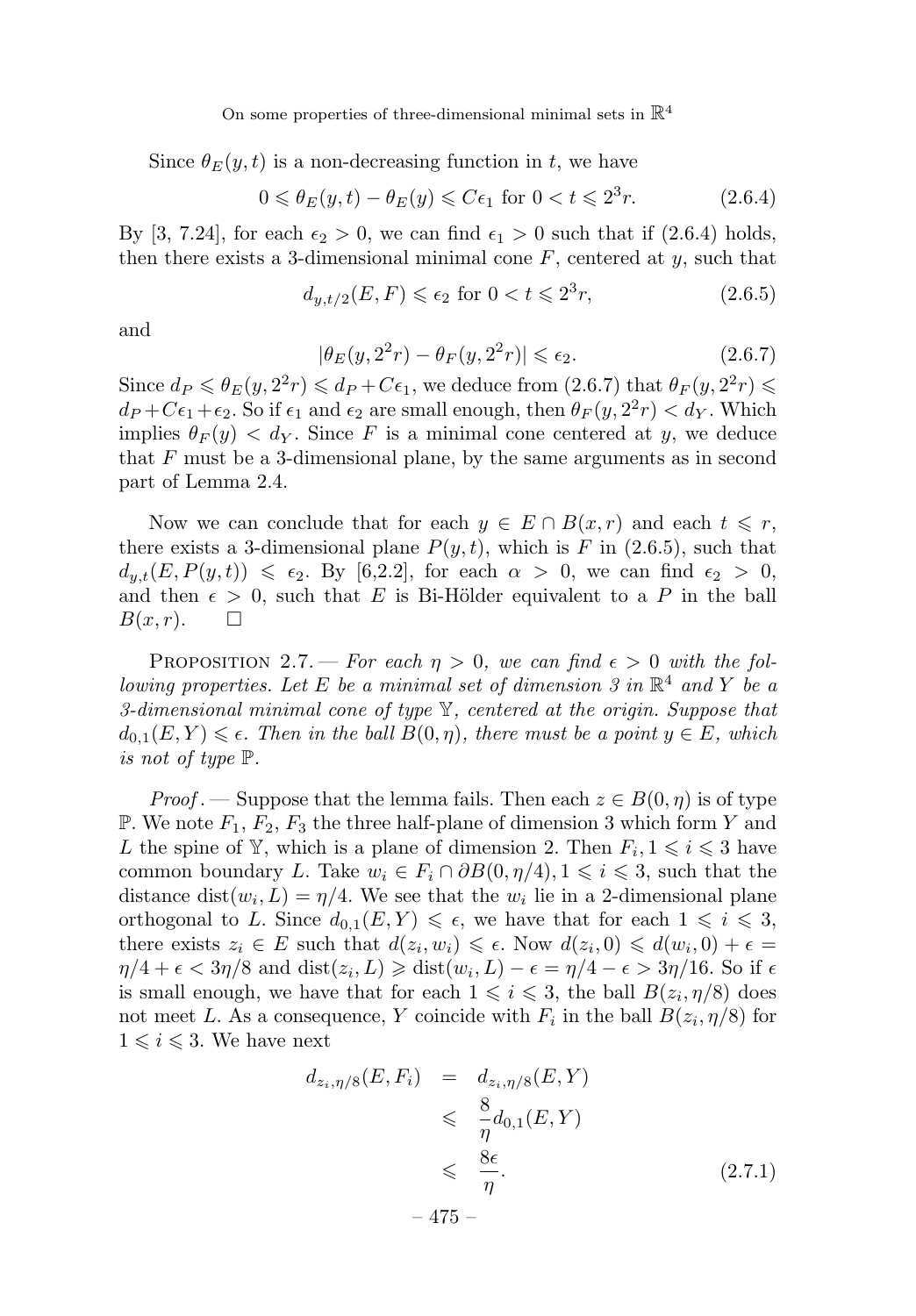Take a very small constant  $\alpha > 0$ , say, 10<sup>-15</sup>. Then by Proposition 2.6, we can find  $\epsilon > 0$  such that if  $(2.7.1)$  holds, then

E is Bi-Hölder equivalent to  $F_i$  in the ball  $B(z_i, \eta/2^8)$  for each  $1 \leq i \leq 3$ with Hölder exponent  $1 + \alpha$ . (2.7.2)

Next, since we suppose that each  $z \in B(0, \eta)$  is of type  $\mathbb{P}$ , we have that there exists a radius  $r_z > 0$ , such that

E is Bi-Hölder equivalent to a 3-dimensional plane in the ball  $B(z, r_z)$ , with exponent  $1 + \alpha$ . (2.7.3)

In the ball 
$$
B(0, \eta)
$$
, we have  $d_{0,\eta}(E, Y) \leq \frac{1}{\eta} d_{0,1}(E, Y) \leq \frac{\epsilon}{\eta}$ . (2.7.4)

We can adapt the arguments in [3], section 17 to obtain that there does not exist a set  $E$ , which satisfies the conditions  $(2.7.2)$ ,  $(2.7.3)$  and  $(2.7.4)$ . The idea is as follows, we construct a sequence of simple and closed curves  $\gamma_0, \gamma_1, ..., \gamma_k$  such that  $\gamma_k \cap E = \emptyset$  and  $\gamma_0$  intersects E transversally at exactly 3 points in the ball  $B(z_i, \eta/2^8)$ . For each  $0 \le i \le k-1$ ,  $\gamma_i$  intersects E transversally at a finite number of points and  $|\gamma_i \cap E| - |\gamma_{i+1} \cap E|$  is even, here  $|\gamma_i \cap E|$  denotes the number of intersections of  $\gamma_i$  with E. This is impossible since  $|\gamma_0 \cap E| = 3$  and  $|\gamma_k \cap E| = 0$ . We obtain then a contradiction.<br>Proposition 2.7 follows. Proposition 2.7 follows.

LEMMA 2.8. — For each  $\delta > 0$ , we can find  $\epsilon > 0$  such that the following holds.

Let F be a 3-dimensional minimal cone in  $\mathbb{R}^4$ , centered at the origin. Suppose that  $d_Y < \theta_F(0) < d_Y + \epsilon$ . Then there exists a 3-dimensional minimal cone  $Y_F$ , of type  $\mathbb Y$ , centered at 0 such that  $d_{0,1}(F, Y_F) \leq \delta$ .

*Proof* . — Suppose that the lemma fails. Then there exists  $\delta > 0$ , such that we can find 3-dimensional minimal cones  $F_1, ..., F_k, ...$  centered at 0, satisfying  $d_Y \leq \theta_{F_i} \leq d_Y + 1/2^i$ , and for any 3-dimensional minimal cone Y of type Y, centered at 0, we have  $d_{0,1}(Y, F_i) > \delta$ .

Now we can find a sub-sequence  ${F_{j_k}}_{k=1}^{\infty}$  of  ${F_i}_{i=1}^{\infty}$  such that this subsequence converges to a closed set  $G \subset \mathbb{R}^4$ . By [3, 3.3], G is also a minimal set. Since each  $F_{i_k}$  is a cone centered at 0, G is also a cone centered at 0. So G is a 3-dimensional minimal cone centered at 0. By  $[3, 3.3]$ , we have

$$
H^{3}(G \cap B(0,1)) \leq \liminf_{k \to \infty} H^{3}(F_{j_{k}} \cap B(0,1)), \tag{2.8.1}
$$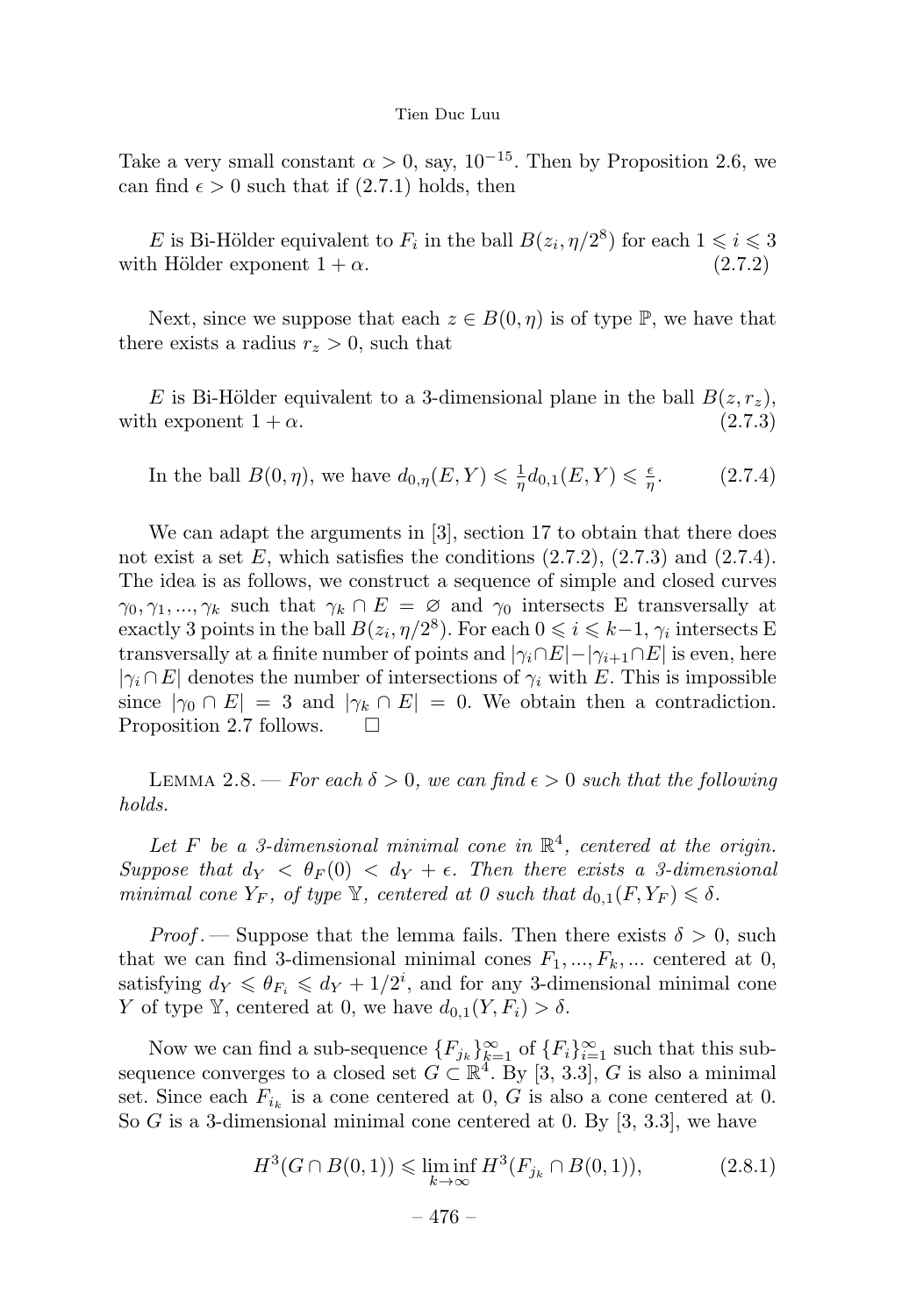which implies that

$$
\theta_G(0) \le \liminf_{k \to \infty} (d_Y + 1/2^{j_k}) = d_Y.
$$
 (2.8.2)

By [3, 3.12], we have

$$
H^3(G \cap \overline{B}(0,1)) \ge \limsup_{k \to \infty} H^3(F_{j_k} \cap \overline{B}(0,1)),
$$
 (2.8.3)

which implies that

$$
\theta_G(0) \geqslant \limsup_{k \to \infty} (d_Y + 1/2^{j_k}) = d_Y. \tag{2.8.4}
$$

From (2.8.2) and (2.8.4), we have that  $\theta_G(0) = d_Y$ . Then by Lemma 2.3, G must be a 3-dimensional minimal cone of type  $\mathbb{Y}$ , centered at 0. Since  $\lim_{k\to\infty} F_{j,k} = G$ , there is  $k > 0$  such that  $d_{0,1}(F_{j_k}, G) \leq \delta/2$ , which is a contradiction. The lemma follows.

The following lemma is similar to Lemma 2.8, but we consider minimal sets in general.

LEMMA 2.9. – For each  $\delta > 0$ , we can find  $\epsilon > 0$  such that the following holds.

Suppose that E is a 3-dimensional minimal set in  $\mathbb{R}^4$  and  $0 \in E$ . Suppose that

$$
d_Y \leqslant \theta_E(0) \leqslant d_Y + \epsilon,\tag{2.9.1}
$$

and

$$
\theta_E(0,4) - \theta_E(0) \le \epsilon. \tag{2.9.2}
$$

Then there exists a 3-dimensional minimal cone  $Y_E$ , of type  $\mathbb{Y}$ , centered at 0 such that

$$
d_{0,1}(E,Y_E) \leq \delta.
$$

*Proof.*  $-\text{By } [3, 7.24]$ , for each  $\epsilon_1 > 0$ , we can find  $\epsilon > 0$  such that if  $(2.9.2)$  holds, then there is a 3-dimensional minimal cone F centered at the origin, such that

$$
d_{0,2}(F,E) \leqslant \epsilon_1,\tag{2.9.3}
$$

and

$$
|\theta_F(0,2) - \theta_E(0,2)| \le \epsilon_1. \tag{2.9.4}
$$

Since E is minimal,  $\theta_E(0, 4) \ge \theta_E(0, 2) \ge \theta_E(0)$ . So from (2.9.1) and (2.9.2), we have that  $d_Y \leq \theta_E(0, 2) \leq d_Y + 2\epsilon$ . With (2.9.4), we have

$$
d_Y - \epsilon_1 \leqslant \theta_F(0, 2) \leqslant d_Y + 2\epsilon + \epsilon_1. \tag{2.9.5}
$$

$$
-477-
$$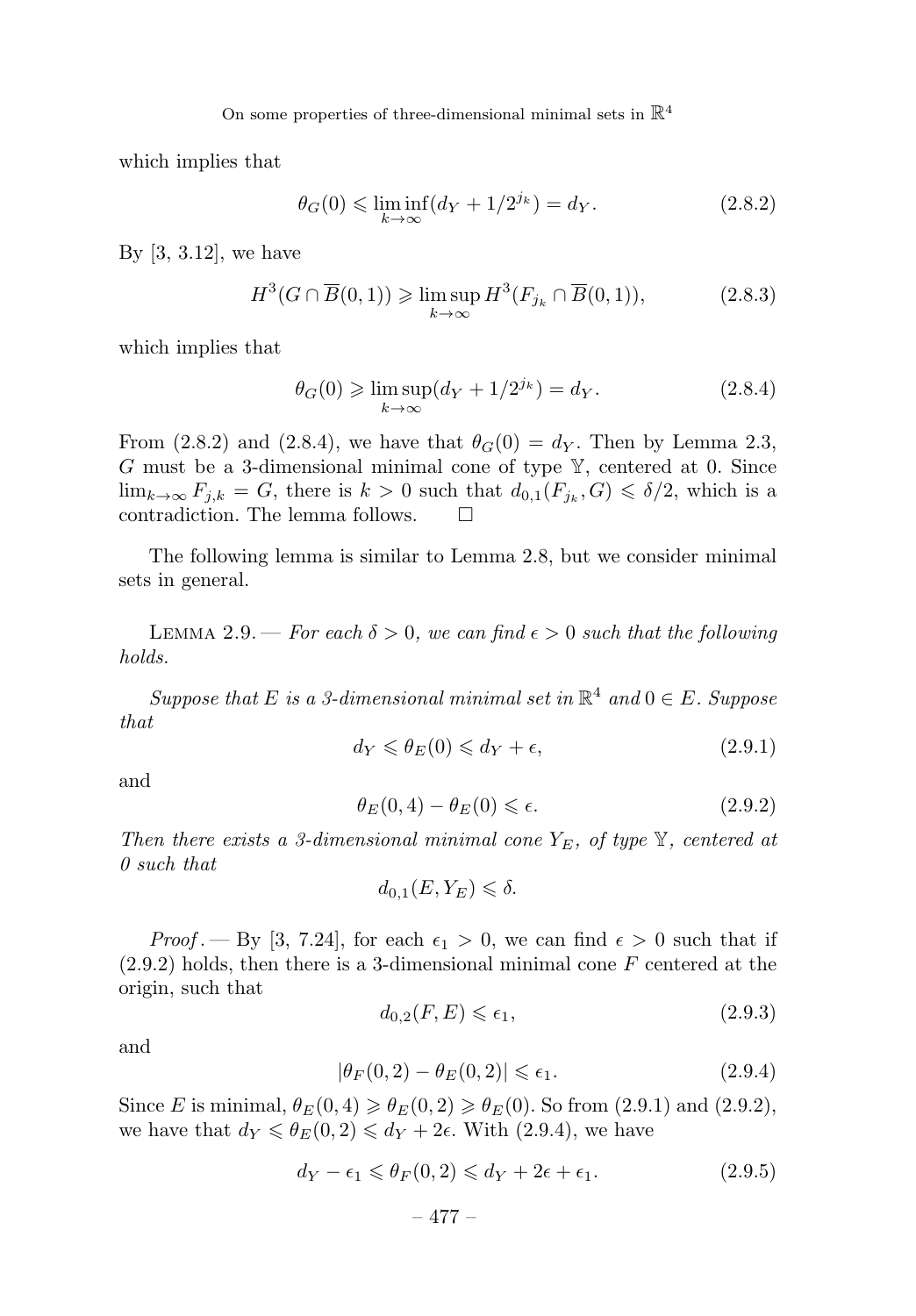Now if we choose  $\epsilon_1$  small enough, then  $\theta_F(0) = \theta_F(0, 2) \geq d_Y - \epsilon_1 > d_P$ , so by Lemma 2.2, we have  $\theta_F(0) \geq d_Y$ . Thus

$$
d_Y \leq \theta_F(0) \leq d_Y + 2\epsilon + \epsilon_1. \tag{2.9.6}
$$

By Lemma 2.8, for each  $\epsilon_3 > 0$ , we can find  $\epsilon_1 > 0$ , and then  $\epsilon > 0$ , such that if  $(2.9.6)$  holds, then there is a 3-dimensional minimal cone  $Y_F$  of type Y, centered at 0 such that

$$
d_{0,2}(F,Y_F) \leqslant \epsilon_3. \tag{2.9.7}
$$

From  $(2.9.3)$  and  $(2.9.7)$  we have

$$
d_{0,1}(E, Y_F) \leq 2(d_{0,2}(E, F) + d_{0,2}(F, Y_F)) \leq 2(\epsilon_1 + \epsilon_3). \tag{2.9.8}
$$

Now for each  $\delta > 0$ , we choose  $\epsilon > 0$  such that  $2(\epsilon_1 + \epsilon_3) < \delta$ , we set then  $Y_E = Y_F$  and the lemma follows.  $\square$ 

We are ready to prove Theorem 1.

THEOREM 2.10. – For each  $\alpha > 0$ , we can find  $\epsilon > 0$  such that the following holds.

Let E be a 3-dimensional minimal set in  $\mathbb{R}^4$ , which contains the origin 0. Suppose that there exists a radius  $r > 0$  such that

$$
d_Y \leqslant \theta_E(0) \leqslant d_Y + \epsilon,\tag{2.10.1}
$$

and

$$
\theta_E(0, 2^{11}r) - \theta_E(0) \le \epsilon. \tag{2.10.2}
$$

Then E is Bi-Hölder equivalent to a 3-dimensional minimal cone Y of type  $\mathbb Y$  and centered at 0 in the ball  $B(0,r)$ , with Hölder exponent  $1+\alpha$ .

*Proof*. — By Lemma 2.9, for each  $\epsilon_1 > 0$ , we can find  $\epsilon > 0$  such that if  $(2.10.1)$  and  $(2.10.2)$  hold, then there exists a 3-dimensional minimal cone  $Y$ , of type  $Y$ , centered at 0 such that

$$
d_{0,2^9r}(E,Y) \le \epsilon_1. \tag{2.10.3}
$$

We consider a point  $y \in E \cap B(0, r)$ . We set

$$
E_Y = \{ z \in E \cap \overline{B}(0, 4r) \} \ z \text{ is not a } \mathbb{P}\text{-point.}
$$
 (2.10.4)

We note that  $E_Y$  is closed. Indeed, if z is an accumulation point of  $E_Y$ , then if z is a P-point, then there exists a neighborhood  $V_z$  of z in E such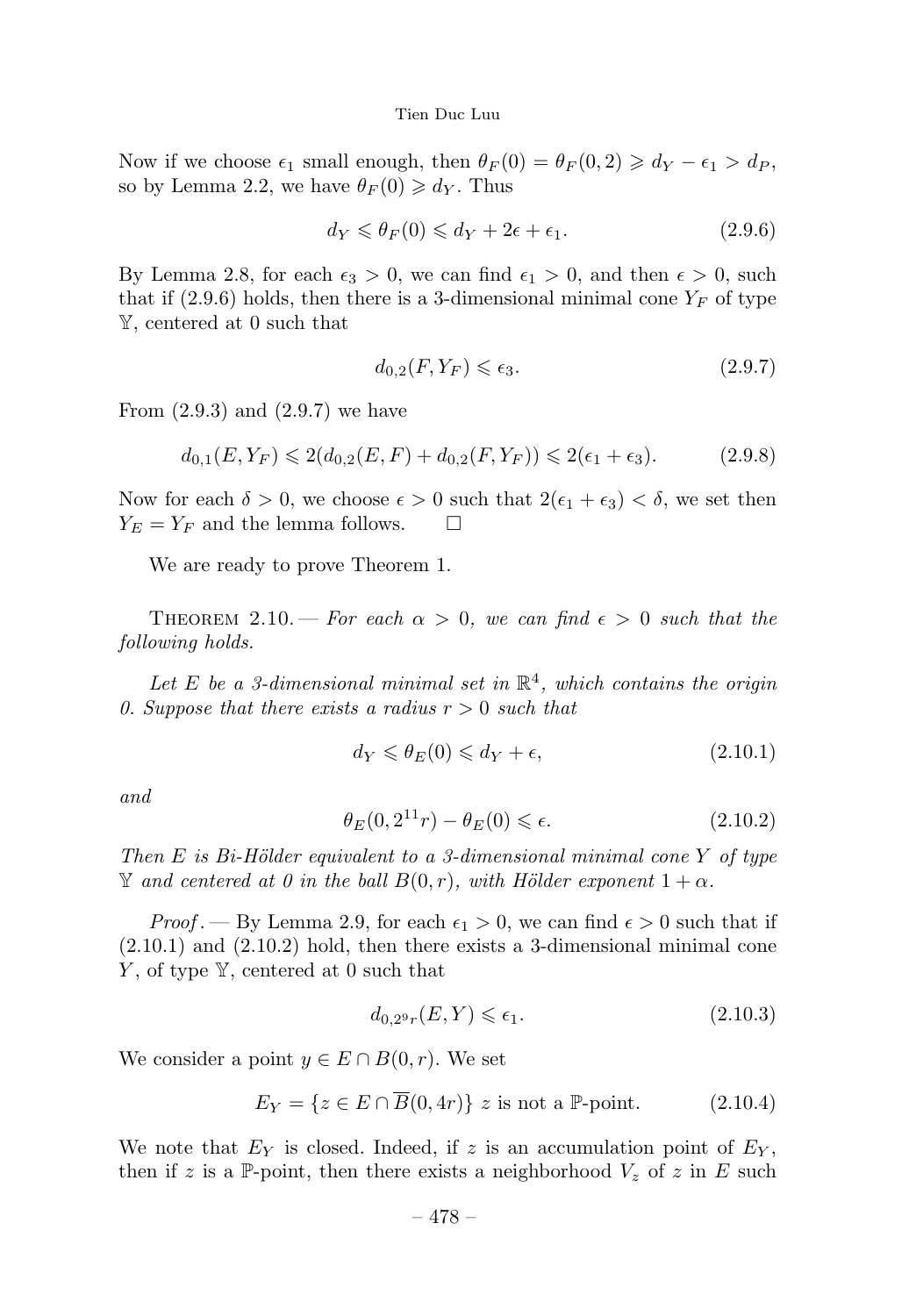that  $V_z$  has only points of type  $\mathbb{P}$ , as in the proof of Proposition 2.6, which is not possible. So z cannot be a P-point and as a consequence,  $z \in E_Y$ .

Case 1,  $y \in E_Y$ .

Since y is not a P-point,  $\theta_E(x) \neq d_P$ , then by Lemma 2.4, we have

$$
\theta_E(y) \geqslant d_Y; \tag{2.10.5}
$$

Next,  $B(y, 2^8r) \subset B(0, 2^9r)$ , by (2.10.3), we have

$$
d_{y,2^{8}r}(E,Y) \leq 2d_{0,2^{9}r}(E,Y) \leq 2\epsilon_{1}.
$$
 (2.10.6)

By [3, 16.43], for each  $\epsilon_2 > 0$ , we can find  $\epsilon_1 > 0$  such that if (2.10.6) holds, then

$$
H^{3}(E \cap B(y, 2^{7}r)) \leq H^{3}(Y \cap B(y, (1 + \epsilon_{2})2^{7}r)) + \epsilon_{2}r^{3}, \qquad (2.10.7)
$$

which, together with (2.10.5), imply

$$
d_Y \leq \theta_E(y, 2^7r) \leq d_Y + C\epsilon_2. \tag{2.10.8}
$$

But E is a minimal set, so the function  $\theta_F(y,.)$  is non-decreasing. So we have

$$
d_Y \leq \theta_E(y, t) \leq d_Y + C\epsilon_2 \text{ for } 0 < t \leq 2^7 r. \tag{2.10.9}
$$

By Lemma 2.8, for each  $\epsilon_3 > 0$ , we can find  $\epsilon_2, \epsilon_1 > 0$ , and then  $\epsilon > 0$ , such that if (2.10.5) and (2.10.8) hold, then there exists a 3-dimensional minimal cone  $Y(y,t)$  of type Y, centered at y, such that

$$
d_{y,t}(E, Y(y,t)) \le \epsilon_3 \text{ for } 0 < t \le 2^5r. \tag{2.10.10}
$$

We note as above, for  $y \in B(0,r)$  and  $t \leq 2^5r$ ,  $Y(y,t)$  the cone of type Y that satisfies  $(2.10.10)$ .

Case 2,  $y$  is a  $\mathbb P$  point.

Let  $d = \text{dist}(y, E_Y) > 0$ . Take a point  $u \in E_Y$  such that  $d(y, u) = d$ . Since  $z \in B(0,r)$  and  $0 \in E_Y$ , we have  $d \leq d(0,y) \leq r$ . We take the cone  $Y(u, 2d)$  as in  $(2.10.10)$ , then

$$
d_{u,2d}(E, Y(u,2d)) \le \epsilon_3. \tag{2.10.11}
$$

Call L the spine of  $Y(u, 2d)$ , then L is a 2-dimensional plane passing through u. We want to show that

$$
dist(y, L) \geqslant d/2. \tag{2.10.12}
$$

– 479 –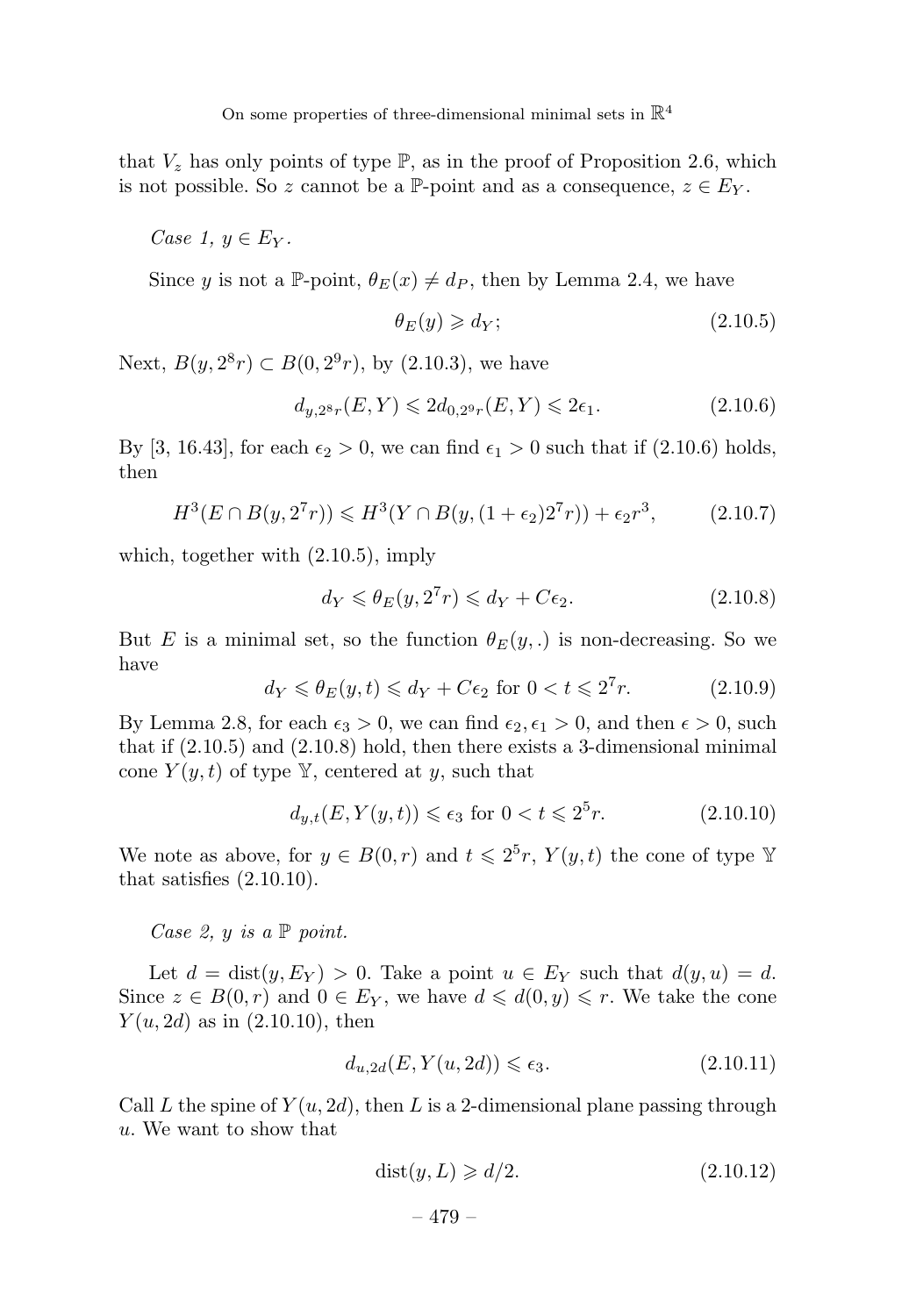Indeed, if (2.10.12) fails, then there exists  $u' \in L$  such that  $d(y, u') =$  $dist(y, L) < d/2$ . So  $d(u', u) \leq d(u', y) + d(y, u) \leq 3d/2$ . As a consequence,  $B(u', d/2) \subset B(u, 2d)$ . We have next

$$
d_{u',d/2}(E,Y(u,2d)) \leq 4d_{u,2d}(E,Y(u,2d)) \leq 4\epsilon_3. \tag{2.10.13}
$$

By Proposition 2.7, we can choose  $\epsilon_3 > 0$  such that if  $(2.10.13)$  holds, then there is a point  $u_1 \in E \cap B(u', d/1000)$ , which is not of type  $\mathbb{P}$ . Next,  $d(y, u_1) \le d(y, u') + d(u', u_1) \le d/2 + d/1000 < 3d/4$  and since  $y \in B(0, r)$ ,  $u' \in B(0, r+3d/4) \subset B(0, 4r)$ . As u' is not a P-point, we have that  $u' \in E_Y$ . So we can find a point  $u' \in E_Y$  for which  $d(y, u') < d$ , a contradiction. We have then (2.10.12).

Since  $B(y, d/2) \subset B(u, 2d)$ , we have

$$
d_{y,d/2}(E, Y(u, 2d)) \leq 4d_{u,2d}(E, Y(u, 2d)) \leq 4\epsilon_3. \tag{2.10.14}
$$

By [3, 16.43], for each  $\epsilon_4 > 0$ , we can find  $\epsilon_3 > 0$  such that if (2.10.14) holds, then

$$
H^{3}(E \cap B(y, d/4)) \leq H^{3}(Y(u, 2d) \cap B(y, (1 + \epsilon_{4})d/4) + \epsilon_{4}d^{3}. \quad (2.10.15)
$$

Now as  $dist(y, L) \geq d/2$ , we see that  $Y(u, 2d)$  coincide with a 3-dimensional plane in the ball  $B(y,(1 + \epsilon_4)d/4)$ . So  $H^3(Y(u, 2d) \cap B(y,(1 + \epsilon_4)d/4) \le$  $d_P((1 + \epsilon_4)d/4)^3$ , together with (2.10.15), we obtain

$$
\theta_E(y, d/4) \leqslant d_P + C\epsilon_4. \tag{2.10.16}
$$

By the proof of Proposition 2.6, we have that for each  $\epsilon_5 > 0$ , we can find  $\epsilon_4 > 0$  such that for each  $t \leq d/8$ , there exists a plane  $P(y, t)$  of dimension 3 passing by  $y$ , such that

$$
d_{y,t}(E, P(y,t)) \le \epsilon_5. \tag{2.10.17}
$$

For the case  $d/8 \leq t \leq r$ , we take the cone  $Y(u, t + d)$  as in 2.10.10 which is possible since  $t + d < 8r$ . Since  $B(y, t) \subset B(u, t + d)$ , we have

$$
d_{y,t}(E, Y(u, t+d)) \leq \frac{t+d}{t} d_{u,t+d}(E, Y(u, t+d)) \leq 10\epsilon_3.
$$
 (2.10.18)

From  $(2.10.10)$ ,  $(2.10.17)$  and  $(2.10.18)$  we conclude that, for each  $y \in E \cap$  $B(0,r)$  and  $t \leq r$ , there exists a 3-dimensional minimal cone  $Z(y,t)$  of type  $\mathbb P$  or  $\mathbb Y$ , such that  $d_{y,t}(E, Z(y, t)) \leq \epsilon_6$ , where  $\epsilon_6 = \max{\epsilon_5, 10\epsilon_3}$ . By [6,2.2], we conclude that for each  $\alpha > 0$ , we can find  $\epsilon > 0$  such that if  $(2.10.1)$  and  $(2.10.2)$  hold, then E is Bi-Hölder equivalent to a 3-dimensional minimal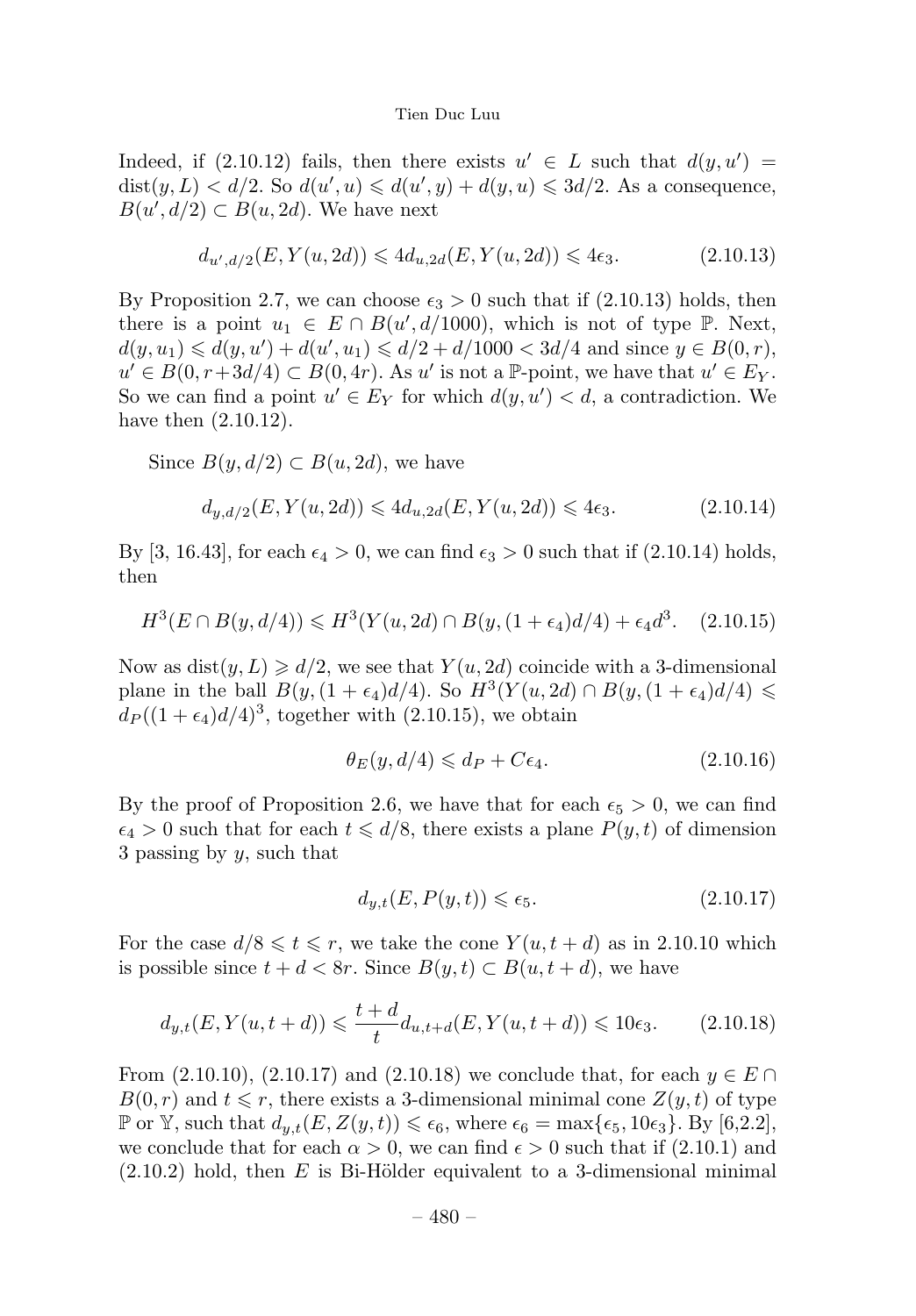cone of type Y, centered at 0 in the ball  $B(x, r)$ , with Hölder exponent  $1 + \alpha$ .  $\Box$ 

Now we see that Theorem 1 is a consequence of Theorem 2.10, since  $\theta_E(x) = d_Y$  which lies between  $d_Y$  and  $d_Y + \epsilon$  for any  $\epsilon > 0$ . Next, for each  $\epsilon > 0$ , since  $\lim_{r\to 0} \theta_F(x,r) = \theta_E(x)$ , so we can find  $r > 0$  such that  $\theta_E(x, 2^{11}r) \leqslant \theta_E(x)+\epsilon = d_Y+\epsilon$ . We conclude that E is Bi-Hölder equivalent to a cone of type  $\mathbb Y$  in the ball  $B(x, r)$ .

COROLLARY 2.11. — For each  $\alpha > 0$ , we can find  $\epsilon > 0$  such that the following holds. Let E be a 3-dimensional minimal set in  $\mathbb{R}^4$ ,  $x \in E$ , r be a radius  $> 0$  and Y be a 3-dimensional minimal cone of type  $\mathbb{Y}$ , centered at x such that

$$
d_{x,2^{14}r}(E,Y) \le \epsilon. \tag{2.11.1}
$$

Then E is Bi-Hölder equivalent to Y in the ball  $B(x, r)$ , with Hölder exponent  $1 + \alpha$ .

*Proof* . — By Proposition 2.7, we can find  $\epsilon$  small enough such that there exists a point  $y \in B(x, r/1000)$  which is not of type  $\mathbb{P}$ . So  $\theta_E(y) \geq d_Y$ . Since  $B(y, 2^{12}r) \subset B(x, 2^{13}r)$ , we have

$$
d_{y,2^{13}r}(E,Y) \leq 2d_{x,2^{14}r}(E,Y) \leq 2\epsilon. \tag{2.11.2}
$$

By [3, 16.43], for each  $\epsilon_1 > 0$ , we can find  $\epsilon > 0$  such that if (2.11.2) holds, then

$$
H^{3}(E \cap B(y, 2^{12}r)) \leq H^{3}(Y \cap B(y, (1 + \epsilon_{1})2^{12}r)) + \epsilon_{1}r^{3}, \qquad (2.11.3)
$$

which implies that

$$
\theta_E(y, 2^{12}r) \leq d_Y + C\epsilon_1. \tag{2.11.4}
$$

Now (2.11.4) together with the fact that  $\theta_E(y) \geq d_Y$  are the conditions in the hypothesis of Theorem 2.10 with the couple  $(x, 2r)$ . Following the proof of the theorem, for each  $\epsilon_2 > 0$ , we can find  $\epsilon_1 > 0$  such that for each  $z \in$  $B(y, 2r)$  and for each  $t \leq 2r$ , there is a 3-dimensional minimal cone  $Z(z, t)$ of type  $\mathbb P$  or  $\mathbb Y$  such that  $d_{z,t}(Z(z,t), E) \leqslant \epsilon_2$ . Since  $B(x,r) \subset B(y, 2r)$ , the above holds for any  $z \in B(x, r)$  and  $t \leq r$ . Now since  $d_{x,r}(E, Y) \leq 2^{14} \epsilon \leq \epsilon_2$ , we can apply [DDT,2.2] to conclude that for each  $\alpha > 0$ , we can find  $\epsilon > 0$ such that if (2.11.1) holds, then E is Hölder equivalent to Y in  $B(x, r)$ , with Hölder exponent  $1 + \alpha$ .  $\Box$ 

By construction of the Bi-Hölder function in [6], we see that if E is Bi-Hölder equivalent to a Y of type  $\mathbb{Y}$  in  $B(x,r)$  by a function f, then f is a bijection of the spine of Y in  $B(x, r/2)$  to the points of type non- $\mathbb P$  of E in a neighborhood of x. We have the remark.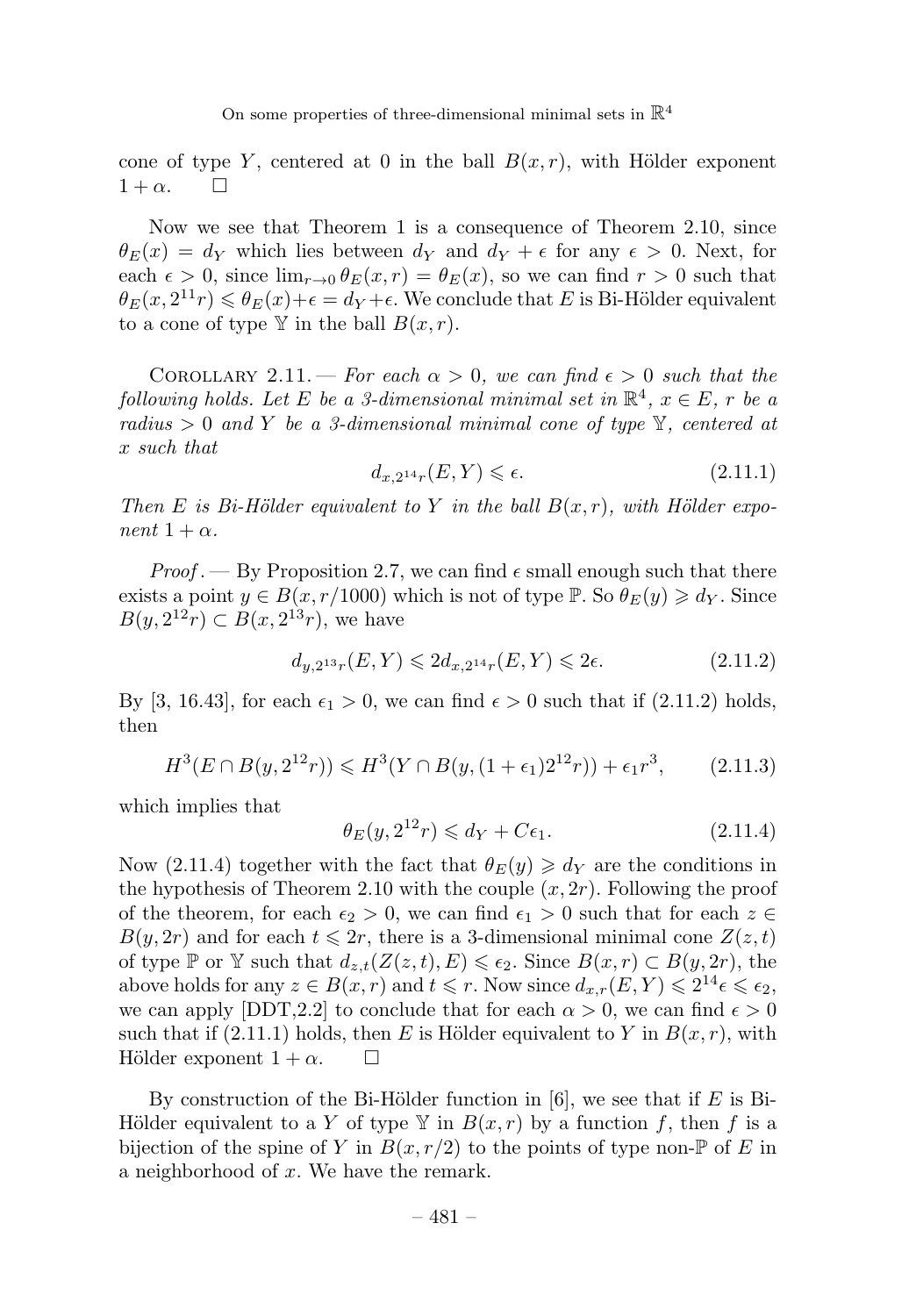Remark 2.12. — Let E be a 3-dimensional minimal set in  $\mathbb{R}^4$ ,  $x \in E$  and  $r > 0$ . Suppose that E is Bi-Hölder equivalent to a 3-dimensional minimal cone Y of type Y and centered at x in the ball  $B(x, r)$ . Note  $E<sub>Y</sub>$  the set of the points of type non- $\mathbb Y$  of E in  $B(x, r)$  and L the spine of Y. Then

$$
E_Y \cap B(x, r/8) \subset f(L \cap B(x, r/4)) \subset E_Y \cap B(x, r/2). \tag{2.12.1}
$$

# 3. Existence of a point of type non- $\mathbb P$  and non- $\mathbb Y$ for a Mumford-Shah minimal set in  $\mathbb{R}^4$  which is near a  $\mathbb T$

Let us restate Theorem 2.

THEOREM 2. — There exists an absolute constant  $\epsilon > 0$  such that the following holds. Let E be an MS-minimal set in  $\mathbb{R}^4$ ,  $r > 0$  be a radius and T be a 3-dimensional minimal cone of type  $\mathbb T$  centered at the origin such that

$$
d_{0,r}(E,T) \leq \epsilon. \tag{2.1}
$$

Then in the ball  $B(0, r)$ , there is a point which is neither of type  $\mathbb P$  nor  $\mathbb Y$ of E.

We will prove Theorem 2 by contradiction. By homothety, we may assume that  $r = 2^{10}$ . Suppose that (2.1) fails, that is

there are only points of type 
$$
\mathbb{P}
$$
 and  $\mathbb{Y}$  in  $E \cap B(0, 2^{10})$ . (2.2)

We fix a coordinate  $(x_1, x_2, x_3, x_4)$  of  $\mathbb{R}^4$ . Without loss of generality, we suppose that T is of the form  $T = T' \times l$ , where T' is a 2-dimensional minimal cone of type  $\mathbb T$  which belong to a 3-dimensional plane P of equation  $P = \{x_1, x_2, x_3, x_4\}$ :  $x_4 = 0$  and l the line of equation  $x_1 = x_2 = x_3 = 0$ . We call l the spine of T, which is also the set of  $\mathbb{T}$ -points of T. Let  $l_1, l_2, l_3, l_4$ be the four axes of T'; then  $L_i = l_i \times l, i = 1, ..., 4$  are the 2-faces of T. We see that  $\cup_{i=1}^4 L_i \setminus l$  is the set of Y-points of T. Finally, let  $F_j, 1 \leq j \leq 6$  the faces of T' in P. Then  $F_j \times l, 1 \leq j \leq 6$  are the 3-faces of T and  $\bigcup_{j=1}^6 F_j$ minus the set of  $\mathbb{Y}$ -points and the set of  $\mathbb{T}$ -points of T is the set of  $\mathbb{P}$ -points of T. The proof of Theorem 2 requires several lemmas. We begin with a lemma about the connected components of  $B(0, 2) \setminus E$ .

LEMMA 3.1. — Let  $a_i, 1 \leq i \leq 4$  be the four points in  $\partial B(0, 2^9) \cap P$  whose distances to T' are maximal. Set  $V_i, 1 \leq i \leq 4$  the connected component of  $\overline{B}(0, 2^{10}) \setminus E$  which contains  $a_i$ . Then we have  $V_i \neq V_j$  for  $1 \leq i \neq j \leq 4$ .

*Proof*. — Suppose that the lemma fails. Then there are  $i \neq j$  such that  $V_i = V_j$ . Without loss of generality, we may assume that  $V_1 = V_2 = V$ . Now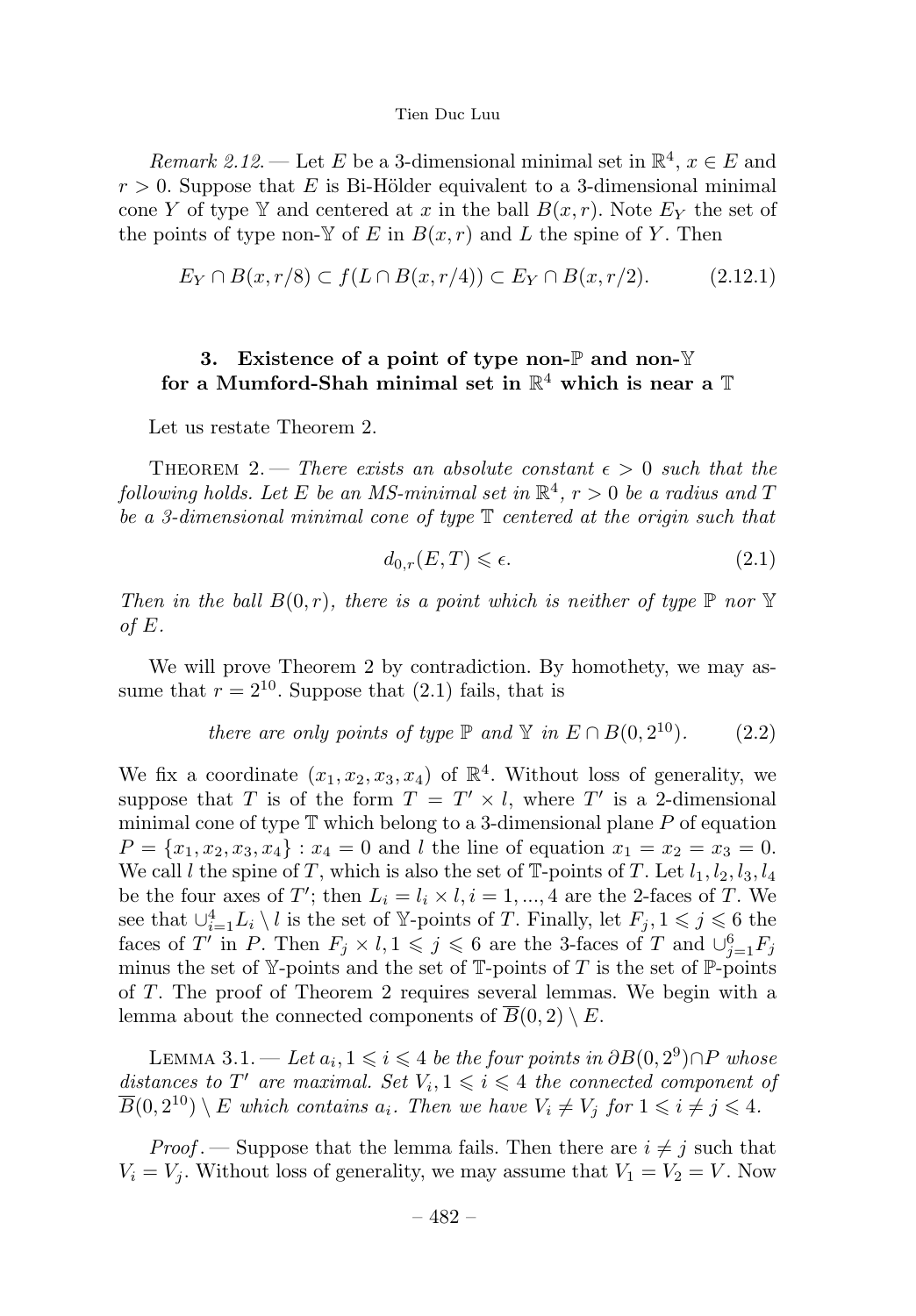the point  $a = (a_1 + a_2)/2$  belongs to a 3-face  $P_{12}$  of T and T coincide with  $P_{12}$  in  $B(a, 2^8)$ .

Since  $d_{0,2^{10}}(E,T) \leq \epsilon$ , we have

$$
d_{a,2} \in (E,T) = d_{a,2} \in (E,P_{12}) \leqslant 4\epsilon. \tag{3.1.1}
$$

By Proposition 2.6, for a constant  $\tau$  very small, say,  $10^{-25}$ , we can find  $\epsilon > 0$ such that E is Bi-Hölder equivalent to  $P_{12}$  in the ball  $B(a, 2^3)$ , with Hölder exponent  $1+\tau$ . We note f this Hölder function; then f is a homeomorphism and

$$
E \cap B(a, 4) \subset f(P_{12} \cap B(a, 8)) \subset E \cap B(a, 16), \tag{3.1.2}
$$

and

$$
|f(x) - x| \leq \tau \text{ for } x \in B(a, 16). \tag{3.1.3}
$$

We want to show that

if 
$$
z \in \partial B(a, 4) \setminus E
$$
, then  $z \in V$ . (3.1.4)

Indeed, set  $z' = f^{-1}(z)$ , then  $z' \in B(a, 8)$  and as  $z \notin E$ , we have  $z' \notin P_{12}$ . Now the 3-plane  $P_{12}$  separate  $\mathbb{R}^4$  into two half-spaces  $H_1$  and  $H_2$  which contain  $a_1$  and  $a_2$ , respectively. Let  $z_1 \in H_1$  and  $z_2 \in H_2$  be two points in  $\partial B(a, 4)$  whose distances to  $P_{12}$  are maximal. We see that a is the mid-point of the segment  $[z_1, z_2]$  and this segment is orthogonal to  $P_{12}$ . Since  $z_1$  and  $z_2$  lie in two different half-spaces of  $\mathbb{R}^4$  separated by  $P_{12}$ , one of the two segment  $[z', z_1]$  and  $[z', z_2]$  doesn't meet  $P_{12}$ . We suppose that is the case of  $[z', z_1]$ ; then the curve  $\gamma = f([z', z_1])$  doesn't meet E.

Next, it is clear that  $dist(u, T) \geq 2$  for  $u \in [a_1, f(z_1)]$  as  $|f(z_1) - z_1| \leq \tau$ . Since  $d_{0,2^{10}}(E,T) \leq \epsilon$ , the segment  $[a_1, f(z_1)]$  doesn't meet E. Now the curve  $\gamma'$  which goes first from  $a_1$  to  $f(z_1)$  by the segment  $[a_1, f(z_1)]$  and then from  $f(z_1)$  to  $f(z') = z$  by the curve  $\gamma$  is a curve in  $B(0, 2^9)$  which joint  $a_1$  to z and doesn't meet E. We deduce that  $z \in V_1 = V$ , which is  $(3.1.4).$ 

Now we want to obtain a contradiction. We will construct an MScompetitor F for E whose Hausdorff measure in  $B(0, 2^{10})$  is smaller than that of  $E$  in the same ball. We set

$$
F = E \setminus B(a, 4). \tag{3.1.5}
$$

It is clear that  $F \setminus \overline{B}(0, 2^{10}) = E \setminus \overline{B}(0, 2^{10})$ . We want to show that F is an MS-competitor for E. For this, we suppose that  $x_1, x_2 \in \mathbb{R}^4 \setminus (\overline{B}(0, 2^{10}) \cup E)$ such that  $x_1, x_2$  are separated by  $E$ . We want to show that they are also separated by  $F$ .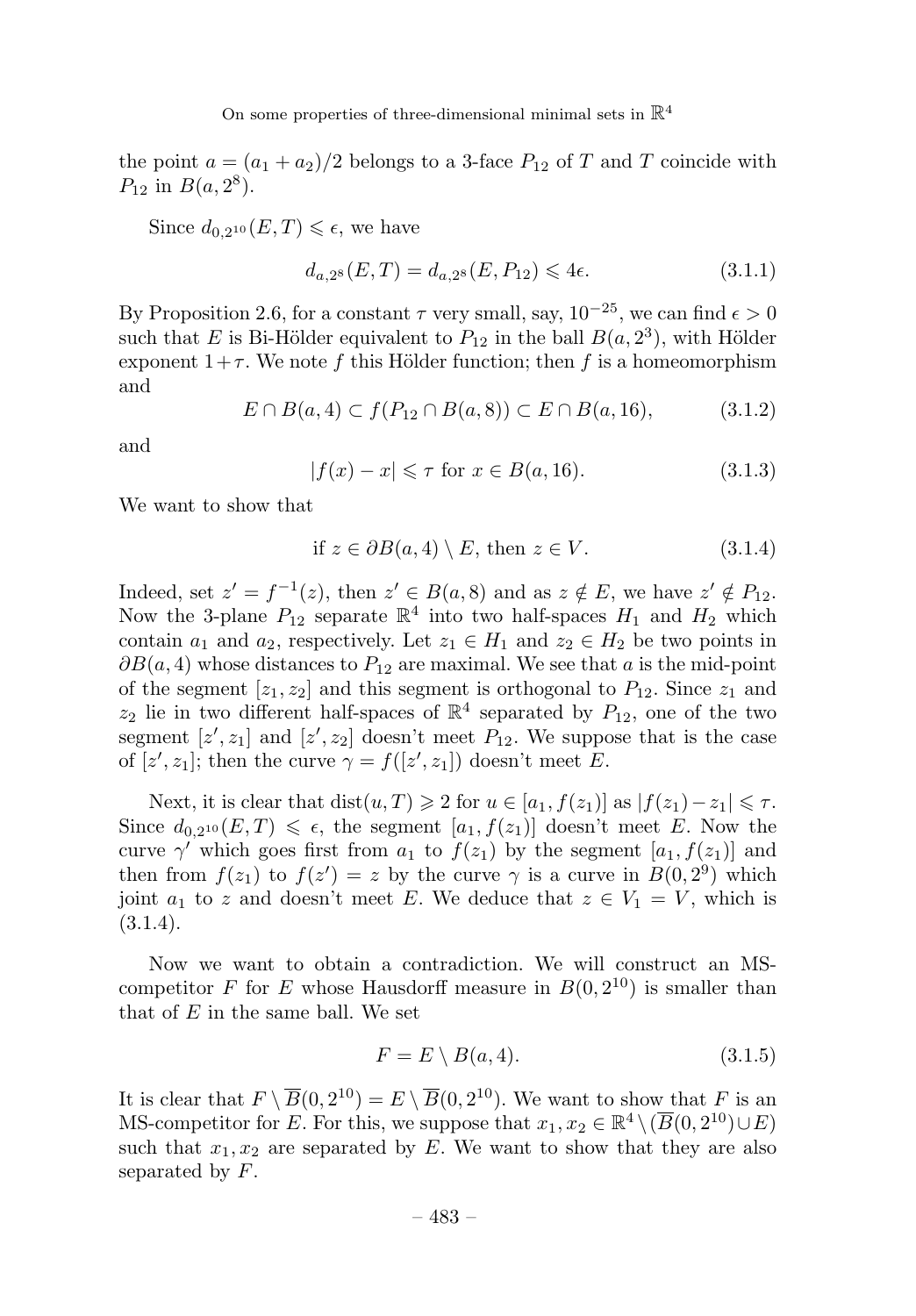We proceed by contradiction. Suppose that

there is a curve  $\Gamma \subset \mathbb{R}^4$  connecting  $x_1$  and  $x_2$  which doesn't meet F. (3.1.6)

Now if  $\Gamma \cap \overline{B}(a, 4) = \emptyset$ , then  $\Gamma$  doesn't meet E. Next, as  $F = E \setminus B(a, 4)$ , we have that  $x_1, x_2$  are not separated by E, a contradiction. So we must have that  $\Gamma$  meets  $B(a, 4)$ . Let  $x'_1$  be the first point at which  $\Gamma$  meets  $B(a, 4)$ and  $x_2'$  be the last point at which  $\Gamma$  meets  $B(a, 4)$ . Then it is clear that  $x_1', x_2' \in \partial B(a, 4)$ . We note  $\Gamma_1$  the sub-curve of  $\Gamma$  from  $x_1$  to  $x_1'$  and  $\Gamma_2$  the sub-curve of  $\Gamma$  from  $x_2'$  to  $x_2$ . Since  $\Gamma_1$  and  $\Gamma_2$  belong to the same connected component of F and  $\Gamma_1$ ,  $\Gamma_2$  don't meet  $B(a, 4)$  and  $F = E \setminus B(a, 4)$ , we deduce that  $\Gamma_1$  and  $\Gamma_2$  belong to the same connected component of  $\mathbb{R}^4 \setminus E$ .

In addition, since  $x'_1, x'_2 \in \partial B(a, 4) \setminus E$ , so by (3.1.4), they both belong to V and then we can connect  $x'_1$  and  $x'_2$  by a curve  $\Gamma_3$  which doesn't meet E.

Now the curve  $\Gamma_4$  which is the union of  $\Gamma_1, \Gamma_2$  and  $\Gamma_3$  is a curve that connects  $x_1$  and  $x_2$  and doesn't meet E. This is a contradiction, as we suppose that  $x_1$  and  $x_2$  are separated by  $E$ .

Now since  $dist(a, E) \leq 2^{10} \epsilon$ , there is a point  $a' \in E$  such that  $d(a, a') \leq$  $2^{10} \epsilon$  and by consequence  $B(a', 2) \subset B(a, 4)$ . Next

$$
H^{3}(F \cap B(0, 2^{10})) = H^{3}(E \cap B(0, 2^{10}) \setminus B(a, 4))
$$
  
\$\leq H^{3}(E \cap B(0, 2^{10}) \setminus B(a', 2))\$  

$$
= H^{3}(E \cap B(0, 2^{10})) - H^{3}(E \cap B(a', 2))
$$
  
\$\leq H^{3}(E \cap B(0, 2^{10})) - C2^{3} < H^{3}(E \cap B(0, 2^{10})).\n  
(3.1.7)

Where the last line is obtained from the fact that  $E$  is Alhfors-regular (see  $[7]$ . Now  $(3.1.7)$  contradicts the hypothesis that E is MS-minimal, we thus obtain the lemma.  $\Box$ 

If x is a point of type  $\mathbb P$  or  $\mathbb Y$  of E, then by Proposition 2.6 and Theorem 1, for  $\tau = 10^{-25}$ , for example, we can find a radius  $r > 0$  and a Bi-Hölder mapping  $\psi_x : B(x, 2r) \to \mathbb{R}^4$ , and a 3-dimensional minimal cone Y of type  $\mathbb P$  or  $\mathbb Y$ , respectively, centered at x, such that

$$
|\psi_x(z) - z| \leq \tau r \text{ for } z \in B(x, 2r)
$$
 (2)

$$
E \cap B(x,r) \subset \psi_x(Y \cap B(x,3r/2)) \subset E \cap B(x,2r). \tag{3}
$$

$$
-484-
$$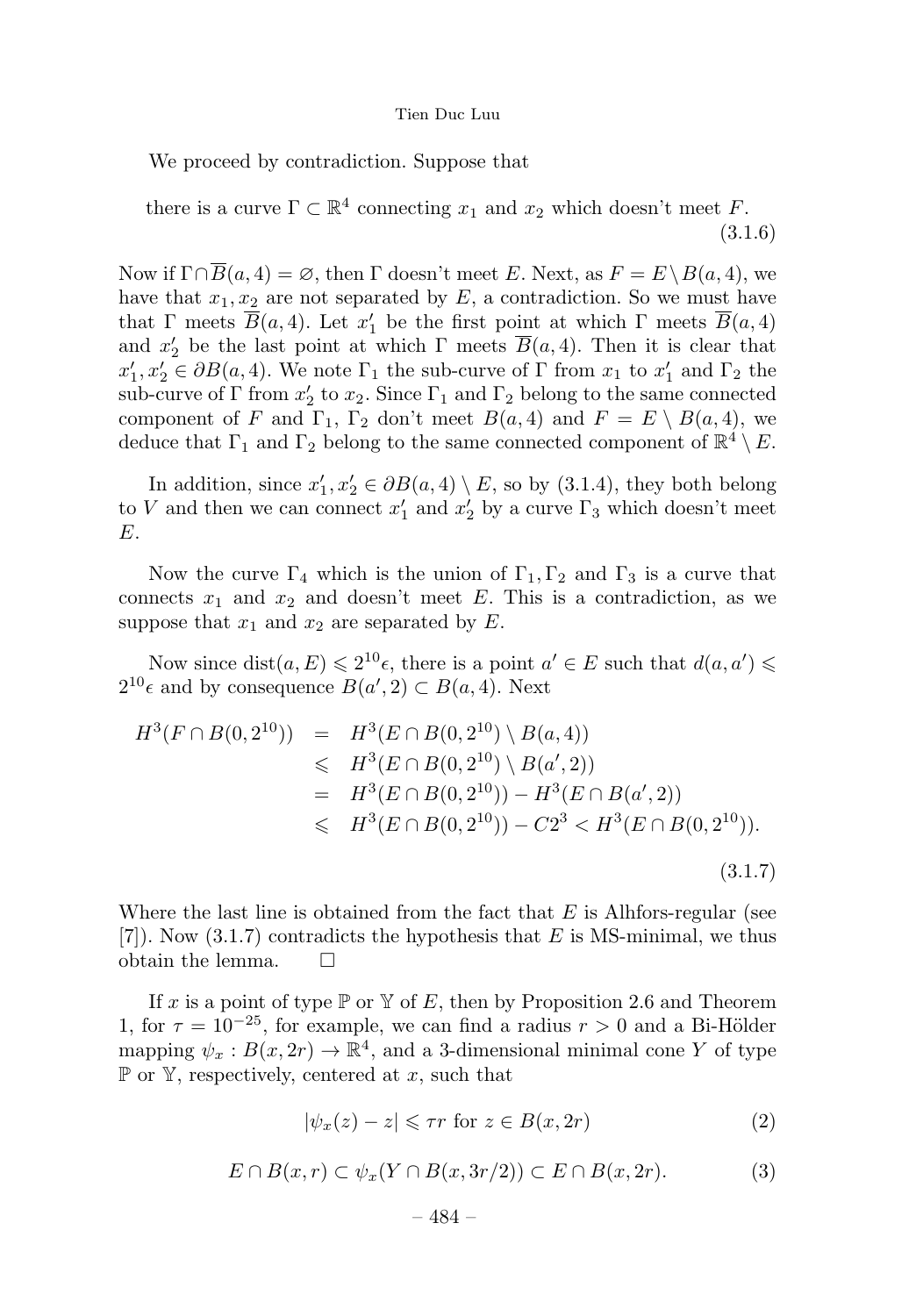By (2.2), there are only points of type P or Y of  $E \cap \overline{B}(0, 2^{10})$ . We set then

$$
E_Y
$$
 the set of Y-points of  $E \cap \overline{B}(0, 2^{10})$ . (4)

It is clear that  $E_Y$  is closed by the proof of Theorem 2.10. If  $x \in E_Y \cap$  $B(0, 2^{10})$ , then there exists  $r_x > 0$  such that  $B(x, r_x) \subset B(0, 2^{10})$  and a minimal cone  $Y_x$  of type Y, centered at x, and a Hölder mapping  $\psi_x$ :  $B(x, 2r_x) \rightarrow \mathbb{R}^4$  such that (2) and (3) hold for  $\psi_x$  and  $Y_x$ . Let  $L_x$  be the spine of  $Y_x$ , then  $L_x$  is a 2-plane passing through x. By Remark 2.12, there is a neighborhood  $U_x$  of x such that

$$
E_Y \cap U_x = \psi_x(B(x, r_x) \cap L_x). \tag{5}
$$

Now we take four points  $d_i, 1 \leq i \leq 4$  such that 0 is the mid-point of the segments  $[a_i, d_i], 1 \leq i \leq 4$ , here  $a_i$  is as in Lemma 3.1. It is clear that  $d_i \in T' \subset T$ . In addition,  $d_i \in L_i, 1 \leq i \leq 4$ , where  $L_i$  are described just after the second statement of Theorem 2. Next, for  $1 \leq i \leq 4$ , we have  $d_{d_i,4}(E,T) \leqslant 2^8d_{0,2^{10}}(E,T) \leqslant 2^8\epsilon$ . But in the ball  $B(d_i,4)$ , T coincide with a cone  $Y_i$  of type Y whose spine is  $L_i$ . So  $d_{d_i,4}(E,Y_i) \leq 2^8 \epsilon$ . By Corollary 2.11, for  $\tau = 10^{-25}$ , we can find  $\epsilon > 0$  such that E is Bi-Hölder equivalent to  $Y_i$  in the ball  $B(d_i, 2)$ , with Hölder exponent  $1 + \tau$ . Call  $\psi_i$  this Hölder mapping, then by Remark 2.12

$$
E_Y \cap B(d_i, 1) \subset \psi_i(L_i \cap B(d_i, 3/2)) \subset E_Y \cap B(d_i, 2) \tag{6}
$$

and

$$
|\psi_i(z) - z| \leq \tau \text{ for } z \in B(d_i, 2). \tag{7}
$$

Setting

$$
b_i = \psi_i(d_i), 1 \leqslant i \leqslant 4. \tag{8}
$$

By (7), we have  $d(d_i, b_i) \leq \tau$ . We want to prove the following lemma.

LEMMA 3.2. — The point  $b_1 \in E_Y$  can be connected to another point  $b_i \in E_Y$ ,  $i \neq 1$  by a curve  $\gamma \subset E_Y \cap B(0, 3 \cdot 2^8)$ .

*Proof*. — Recall that  $\psi_i, b_i, d_i$  are the same as  $(6), (7), (8)$  above. In addition, for each  $x \in E_Y \cap B(0, 2^{10})$ , there are a radius  $r_x$  and a Bi-Höder mapping  $\psi_x$ , a minimal cone  $Y_x$  of type Y, centered at x such that  $(2),(3)$ , and (5) hold.

We proceed by contradiction. We denote by  $E_Y^1$  the connected component of  $E_Y \cap B(0, 2^{10})$  which contains  $b_1$ . Since in each ball  $B(b_i, 2)$ ,  $E_Y$  is Hölder equivalent to a 2-plane, by (6), we deduce that each  $z \in E_Y \cap B(b_i, 1)$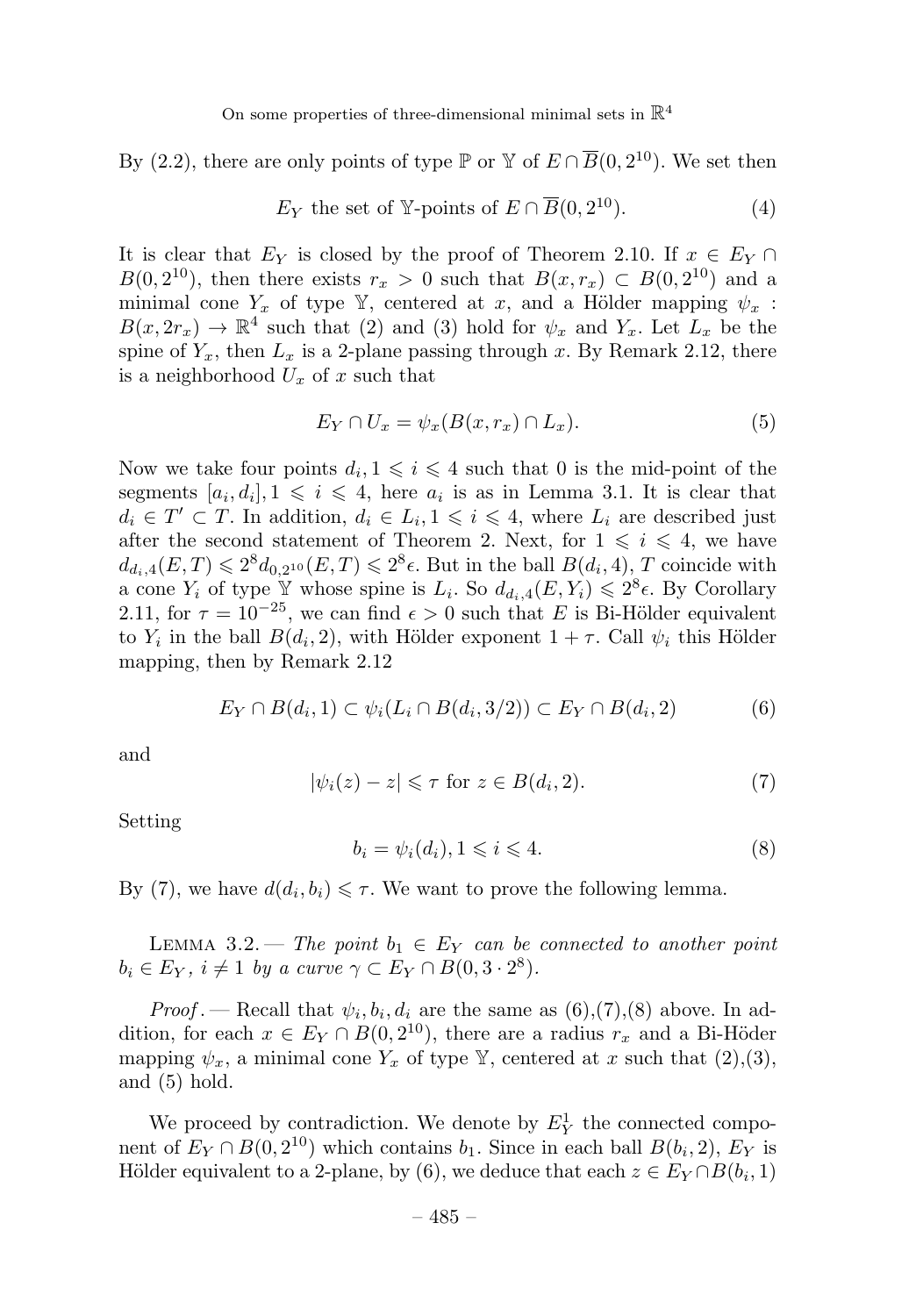can be connected to  $b_i$  by a curve in  $E_Y$ . So if the lemma fails, that is  $E_Y^1$ doesn't contain any  $b_i, i \neq 1$ , we must have

$$
E_Y^1 \cap B(b_i, 1) = \varnothing \text{ for } i \neq 1. \tag{3.2.1}
$$

Recall next that  $T = T' \times l$ , where T' is a 2-dimensional minimal cone of type  $\mathbb T$  in the 3-plane P of equation  $x_4 = 0$  and l is the line of equation  $x_1 = x_2 = x_3 = 0.$ 

Now we construct a family of functions  $f_t, 0 \leqslant t \leqslant 1$  from  $\mathbb{R}^4$  to  $\mathbb{R}^2$  by the formula

$$
f_t(x) = (x_4, |x - td_2|^2 - ((1 - t)2^9)^2),
$$
\n(3.2.2)

where  $x = (x_1, x_2, x_3, x_4) \in \mathbb{R}^4$  and  $0 \le t \le 1$ . If  $x \in E_Y^1$ , then

$$
|f_1(x)| \ge |x - d_2| \ge 1/2, \tag{3.2.3}
$$

by (3.2.1) and the fact that  $|d_2 - b_2| \leq \tau$ . We will construct a finite number of functions to go from  $f_0$  to  $f_1$ . First, let  $K = E_Y^1 \cap \overline{B}(0, 3 \cdot 2^8)$ . Then for each  $z \in K$ , there is a radius  $r_z$  such that  $E_Y^1$  is Bi-Hölder equivalent to a 2-plane  $P_z$ , with Hölder exponent  $1 + \tau$ . Since K is compact, we can cover K by a finite number of balls  $B(z_i, r_{z_i}), 1 \leq i \leq N$ . Finally, we choose  $\eta > 0$ which is smaller than  $\frac{1}{10} \min\{r_{z_i}\}, 1 \leqslant i \leqslant N$ .

Next, let  $\{x_i\}$ ,  $1 \leq i \leq l$  be a maximal collection of points in K such that  $|x_i - x_j| \geqslant \eta$  for  $i \neq j$ . Set  $\tilde{\varphi}_i$  a bump function with support in  $B(x_i, 2\eta)$ and such that  $\tilde{\varphi}_j(x) = 1$  for  $x \in B(x_j, \eta)$  and  $0 \le \tilde{\varphi}_j(x) \le 1$  everywhere. We note that  $\sum_{j} \tilde{\varphi}_j(x) \geq 1$  for  $x \in E_Y^1 \cap B(0, 3 \cdot 2^8)$  since x must lie in one of the ball  $B(x_j, \eta)$  by the maximality of the family  $\{x_i\}$ . Set  $\tilde{\varphi}_0$  a  $C^{\infty}$ function in  $\mathbb{R}^4$  such that  $\tilde{\varphi}_0(x) = 0$  for  $|x| \leq 3 \cdot 2^8 - \eta$  and  $\tilde{\varphi}_0(x) = 1$  for  $|x| \geq 3 \cdot 2^8$  and  $0 \leq \tilde{\varphi}_0(x) \leq 1$  everywhere. We have then  $\sum_{j=0}^{l} \tilde{\varphi}_j(x) \geq 1$ on  $E_Y^1$  and we set

$$
\varphi_j(x) = \tilde{\varphi}_j(x) \{ \sum_{j=0}^l \tilde{\varphi}_j(x) \}^{-1} \text{ for } x \in E_Y^1 \text{ and } 0 \le j \le l. \tag{3.2.4}
$$

The functions  $\varphi_j, 0 \leqslant j \leqslant l$  have the following properties.

$$
\varphi_j
$$
 has support in  $B(x_j, 2\eta)$  for  $j \ge 1$ , (3.2.5)

$$
\sum_{j=0}^{l} \varphi_j(x) = 1 \text{ for } x \in E^1_Y,
$$
\n
$$
\sum_{j=1}^{l} \varphi_j(x) = 1 \text{ for } x \in E^1_Y \cap B(0, 3 \cdot 2^8 - \eta), \qquad (3.2.6)
$$
\n
$$
-486 - (3.2.6)
$$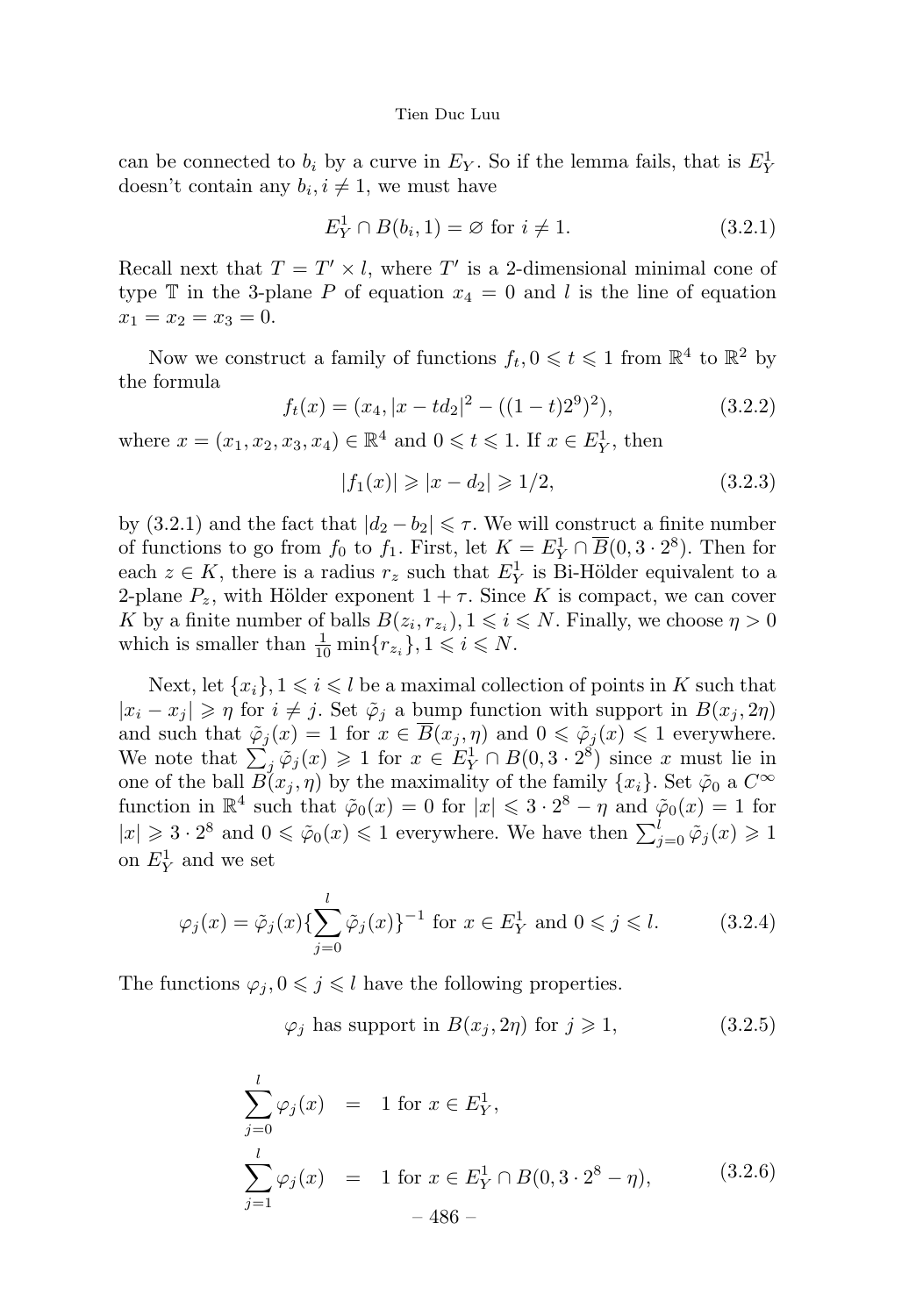since  $\varphi_0(x) = 0$  on  $B(0, 3 \cdot 2^8 - \eta)$ . Our first approximation is a sequence of functions given by

$$
g_k = f_0 + \sum_{0 < j < k} \varphi_j (f_1 - f_0), \tag{3.2.7}
$$

with  $0 \leq k \leq l$ . Then  $g_0 = f_0$  and

$$
g_l(x) = f_1(x) \text{ for } x \in E \cap B(0, 3 \cdot 2^8 - \eta). \tag{3.2.8}
$$

We note that for  $k \geq 1$ 

$$
g_k(x) - g_{k-1}(x) = \varphi_k(x)(f_1(x) - f_0(x))
$$
 is supported in  $B(x_k, 2\eta)$ . (3.2.9)

We compute the number of solutions in  $E_Y^1$  of the equations  $g_k(x) = 0$ . We will modify  $f_0$  and the  $g_k$  such that they have only a finite number of zeroes. We modify first  $f_0$ .

SUB-LEMMA 3.2.1. — There exists a continuous function  $h_0$  on  $E_Y^1$  such that

$$
|h_0(x) - f_0(x)| \leq 10^{-6} \text{for } x \in E_Y^1,
$$
\n(3.2.9)

 $h_0$  has exactly one zero  $b_1$  in  $E_Y^1$ , and  $b_1$  is a simple, non-degenerate zero of  $h_0$ .

Here, we say that  $\xi \in E_Y^1$  is a non-degenerate, simple zero of a continuous function h on  $E_Y^1$  if  $h(\xi) = 0$  and there is a ball  $B(\xi, \rho)$  and a Bi-Hölder function  $\gamma$  with Hölder exponent  $1+\tau$  which maps  $E^1_Y \cap B(\xi,\rho)$  to an open set V of a 2-plane, such that  $h \circ \gamma^{-1}$  is of class  $C^1$  on V and the differential  $D(h \circ \gamma^{-1})$  at the point  $\gamma(\xi)$  is of rank 2.

*Proof* . We modify  $f_0$  in a neighborhood of  $d_1$ . We have already our Bi-Hölder homeomorphism  $\psi_1$  which satisfies (6),(7) and (8). Next, since  $E_Y^1$  is the connected component of  $E_Y$  which contains  $b_1$ , we have

$$
E_Y \cap B(d_1, 1) = E_Y^1 \cap B(d_1, 1),
$$

thus

$$
E_Y^1 \cap B(d_1, 1/3) \subset \psi_1(B(L_1 \cap B(d_1, 1/2))) \subset E_Y^1 \cap B(d_1, 1), \quad (3.2.10)
$$

here  $L_1$  is the 2-face of T that contains  $d_1$ , which is Bi-Höder equivalent to  $E_Y^1$  in the ball  $B(d_1, 1)$ .

Set  $h_0 = f_0$  outside the ball  $B(d_1, 1/2)$ . In  $B(d_1, 1/4)$ , we set  $h_0 =$  $f_0 \circ \psi^{-1}$ . In the region between the two balls  $R = \overline{B}(d_1, 1/2) \setminus B(d_1, 1/4)$ , we set

$$
h_0(x) = \alpha(x)f_0(x) + (1 - \alpha(x))f_0 \circ \psi^{-1}(x), \qquad (3.2.11)
$$

$$
-487 -
$$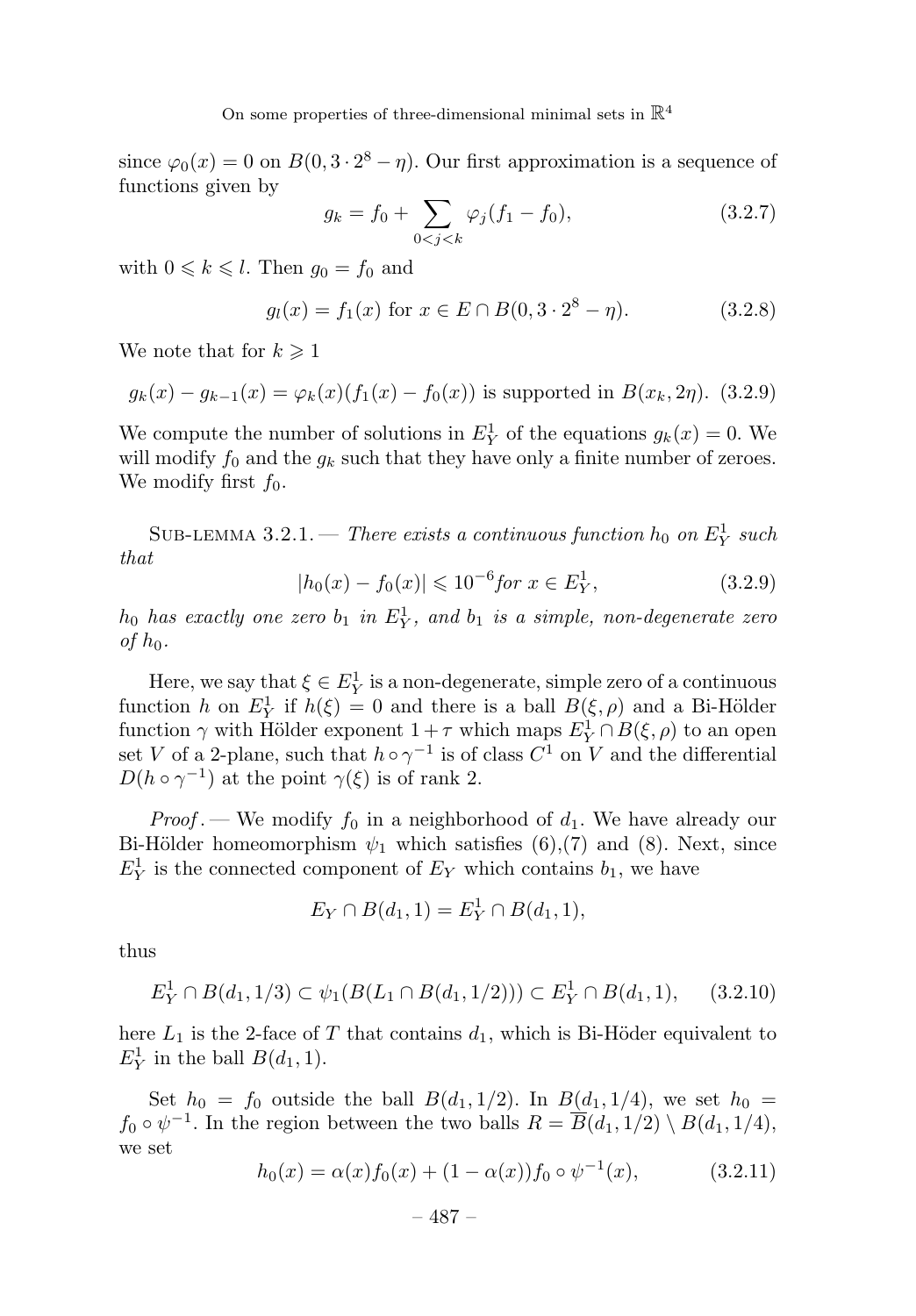where  $\alpha(x) = 4|x - d_1| - 1$ . We have then  $|h_0(x) - f_0(x)| \leq |f_0(x) - f_0 \circ$  $\psi_1^{-1}(x) \leq C\tau$  for  $x \in B(d_1, 1/2)$  since  $|\psi_1(x) - x| \leq \tau$  and the differential of  $f_0$  is bounded in this ball. We have then  $(3.2.9)$ .

Since  $f_0(x) = (x_4, |x|^2 - 4^9)$ , so  $|f_0(x)| \ge 1/500$  for  $x \in E^1_Y \setminus B(d_1, 10^{-2})$ . By consequence, all the zeroes of  $h_0$  must lie in the ball  $B(d_1, 1/4)$ .

We verify next that  $h_0$  has exactly one zero in  $B(d_1, 1/4)$ , which is simple and non-degenerate. Set  $\gamma_1(x) = \psi_1^{-1}(x)$  for  $x \in E^1_Y \cap B(d_1, 1/4)$ . Then  $\gamma_1$ is a homeomorphism from  $E_Y^1 \cap B(d_1, 1/4)$  onto its image, which is an open set in  $L_1$ .

Since  $h_0 = f_0 \circ \psi_1^{-1} = f_0 \circ \gamma_1$  on  $E_Y^1 \cap B(d_1, 1/4)$ , we have that  $h_0(\xi) = 0$ for  $\xi \in E_Y^1 \cap B(d_1, 1/4)$  if and only if  $\gamma_1(\xi)$  is a zero of  $f_0(x) = (x_4, |x|^2 - 4^9)$ in  $L_1 \cap B(d_1, 1/2)$ , which can only be  $d_1$ . The verification that  $Df_0$  is of maximal rank at  $d_1$  is clear. The sub-lemma follows.

We need another sub-lemma which allows us to go from  $h_{k-1}$  to  $h_k$ .

SUB-LEMMA 3.2.2. — We can find continuous functions  $\theta_k, 1 \leq k \leq l$ , such that

 $\theta_k$  is supported in  $B(x_k, 3\eta)$ , (3.2.12)

and

$$
||\theta_k||_{\infty} \leq 2^{-k} 10^{-6}, \tag{3.2.13}
$$

and if we set

$$
h_k = h_{k-1} + \varphi_k (f_1 - f_0) + \theta_k, \qquad (3.2.14)
$$

for  $1 \leqslant k \leqslant l$ , then (3.2.15)

each  $h_k$  has a finite number of zeroes in  $E_Y^1$ , which are all simple and non-degenerate.

*Proof* . — We will construct  $h_k$  by induction. For  $k = 0$ , the function  $h_0$ satisfy clearly (3.2.15). Let  $k \geq 1$ , and we suppose that we have already constructed  $h_{k-1}$  such that (3.2.15) holds.

We note that  $h_{k-1} + \varphi_k(f_1 - f_0)$  coincide with  $h_{k-1}$  outside the ball  $B(x_k, 2\eta)$ , by (3.2.5). We take a thin annulus

$$
A = \overline{B}(x_k, \rho_2) \setminus B(x_k, \rho_1), 2\eta < \rho_1 < \rho_2 < 3\eta,\tag{3.2.16}
$$

which doesn't meet the finite set of zeroes of  $h_{k-1}$ . Recall that there is a Bi-Hölder function  $\psi_k : B(x_k, 20\eta) \to \mathbb{R}^4$  and a 2-plane  $P_k$  passing through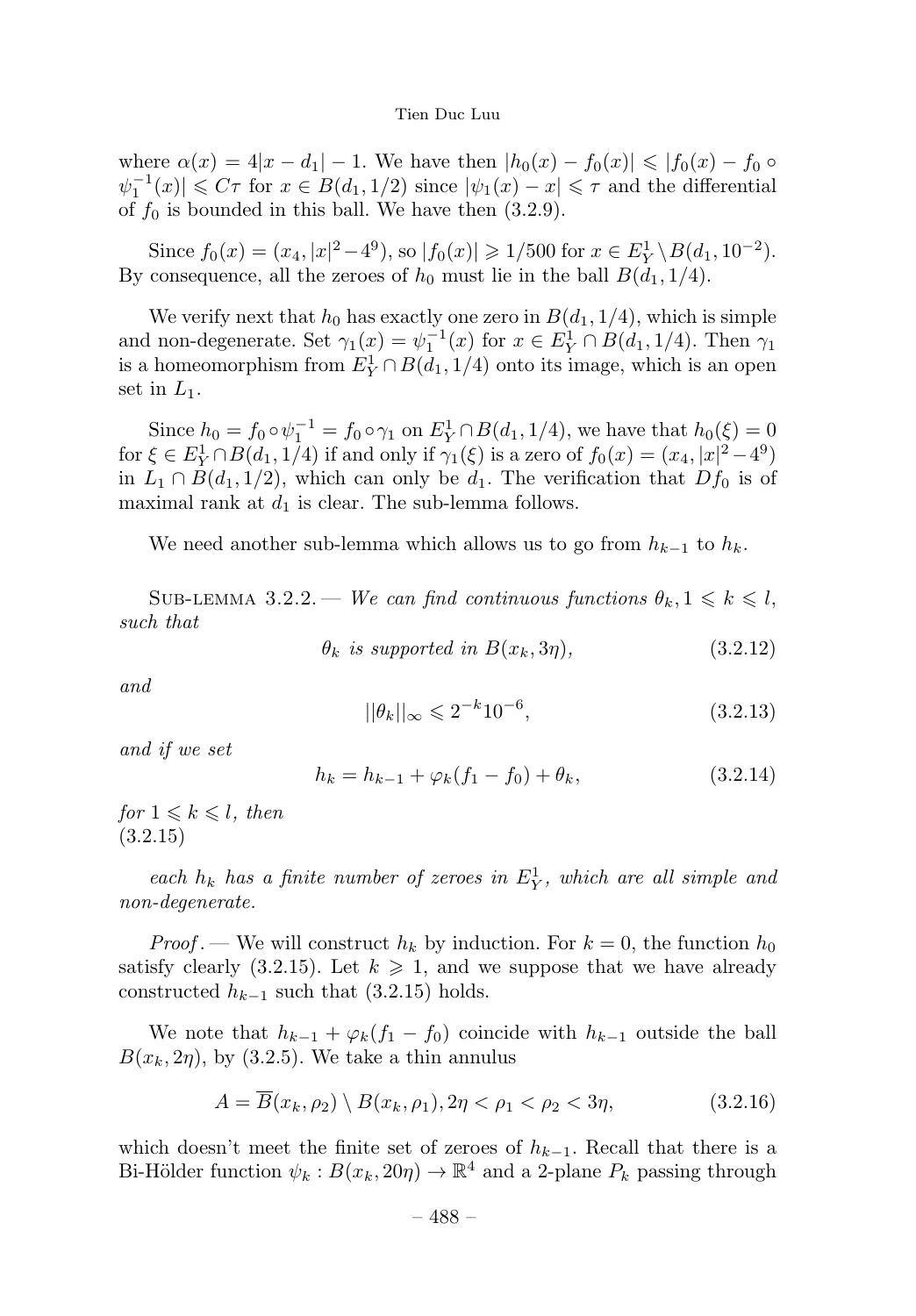$x_k$  such that  $|\psi_k(x) - x| \leq 10\eta\tau$  for  $x \in B(x_k, 20\eta)$  and

$$
E_Y^1 \cap B(x_k, 19\eta) \subset \psi_k(P_k \cap B(x_k, 20\eta)) \subset E_Y^1.
$$
 (3.2.17)

We choose  $\theta_k$  such that  $\theta_k$  is supported in  $B(x_k, \rho_2)$  and  $||\theta_k||_{\infty}$  $\min\{2^k 10^{-6}, \inf_{x\in A}|h_{k-1}(x)|\}$ , of course  $\inf_{x\in A}|h_{k-1}(x)| > 0$  since A doesn't meet the set of zeroes of  $h_{k-1}$ . Then  $h_k = h_{k-1}$  outside the ball  $B(x_k, \rho_2)$ .

We will control  $h_k$  in the ball  $B(x_k, \rho_1)$ . Set  $\gamma(x) = \psi_k^{-1}(x)$  for  $x \in$  $E_Y^1 \cap B(x_k, \rho_1)$ . By (3.2.17) and since  $\psi_k$  is Bi-Hölder on  $B(x_k, 20\eta)$ ,  $\gamma$  is a Bi-Hölder homeomorphism from  $E_Y^1 \cap B(x_k, \rho_1)$  onto an open set V of the 2-plane  $P_k$ .

By the density of  $C<sup>1</sup>$  function in the space of bounded continuous functions on V with the sup norm, we can choose  $\theta_k$  with the above properties and such that

$$
h_k \circ \theta_k \text{ is of class } C^1 \text{ on } V. \tag{3.2.18}
$$

We can also add a very small constant  $w \in \mathbb{R}^2$  to  $\theta_k$  on  $E^1_Y \cap B(x_k, \rho_1)$ , and then interpolate continuously on A. We verify that for almost every choice of w,

 $h_k$  has a finite number of zeroes in  $E_Y^1 \cap B(x_k, \rho_1)$ . (3.2.19)

For this, we set  $Z_y = \{z \in V; h_k \circ \psi_k(z) = y\}$ . By (3.2.18), we can apply the co-area formula ([9, 3.2.22]) for  $h_k \circ \psi_k$  on V, and we obtain

$$
\int_{V} J(z)dH^{2}(z) = \int_{y \in \mathbb{R}^{2}} H^{0}(Z_{y})dH^{2}(y),
$$
\n(3.2.20)

here,  $J(z)$  denote the Jacobian of  $h_k \circ \psi_k$  at z, which is clearly bounded. We deduce that  $Z_y$  is finite for almost-every  $y \in \mathbb{R}^2$ . If we choose w such that  $Z_w$  is finite and then add  $-w$  to  $\theta_k$  in  $E_Y^1 \cap B(x_k, \rho_1)$ , then the new  $Z_0$  will be finite, and we have  $(3.2.19)$ .

We consider now the rank of the differential. By Sard's theorem, the set of critical values of  $h_k \circ \psi_k$  has measure 0 in  $\mathbb{R}^2$ . So if we choose  $w \in \mathbb{R}^2$ which is not a critical value, and add  $-w$  to  $\theta_k$  in  $E^1_Y \cap B(x_k, \rho_1)$ , then the differential of the new function  $h_k \circ \psi_k$  at each zero of  $h_k \circ \psi_k$  is of rank 2.

So we take w very small with the above properties, and add  $-w$  to  $\theta_k$ in  $B(x_k, \rho_1)$ ; next, we interpolate in the region A, we obtain a function  $h_k$ having a finite number of zeroes in  $E_Y^1 \cap B(x_k, \rho_1)$  which are all simple and non-degenerate. The sub-lemma follows.

Now let  $N(k)$  be the number of zeroes of  $h_k$  in  $E_Y^1$ . Then  $N(0) = 1$ since the only zero of  $h_0$  in  $E_Y^1$  is  $b_1$ . Let us check that for the last index l,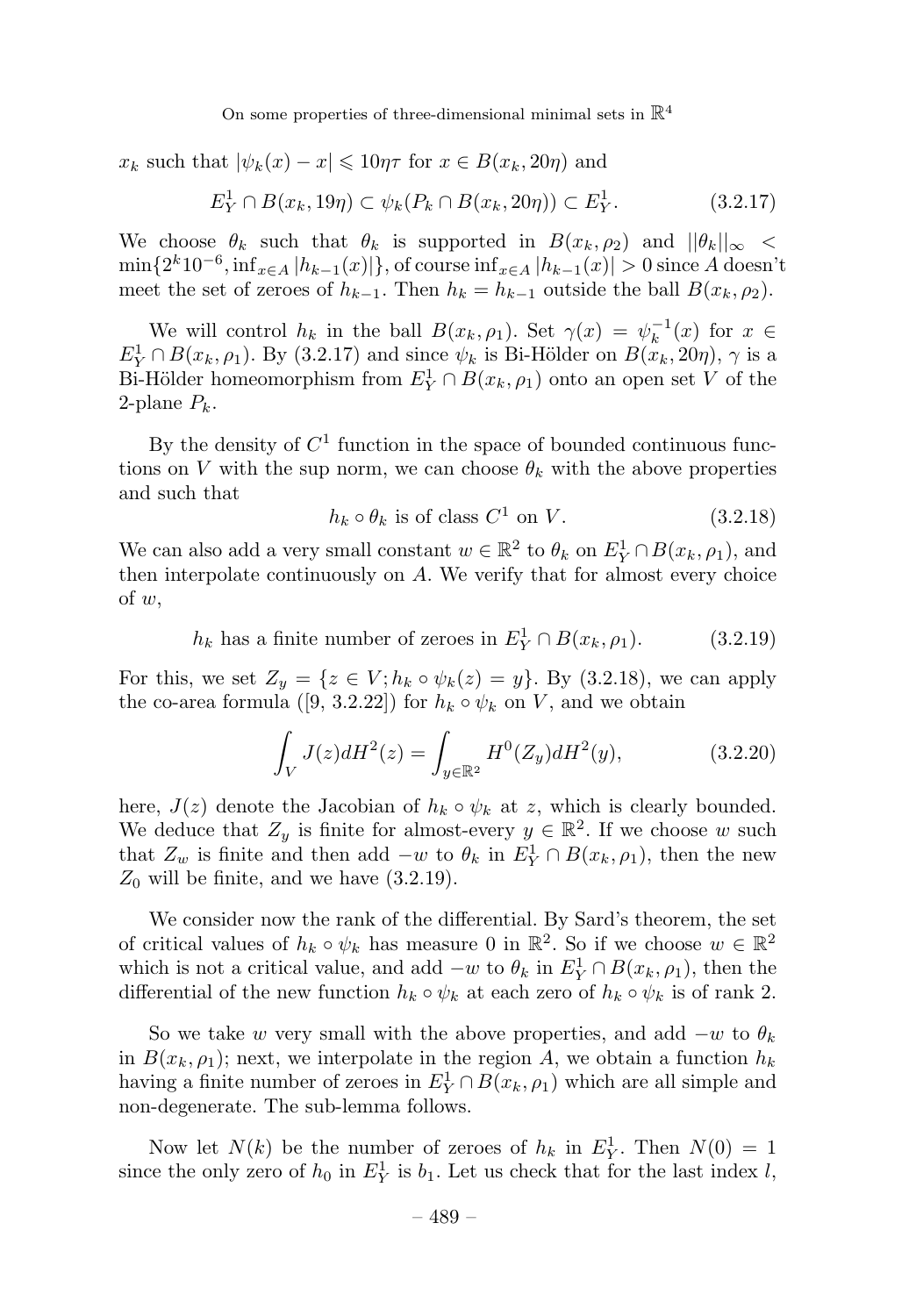$N(l) = 0$ . First we have

$$
h_l - h_0 = \sum_{1 \le k \le l} (h_k - h_{k-1}) = \sum_{1 \le k \le l} \varphi_k(f_1 - f_0) + \sum_{1 \le k \le l} \theta_k.
$$

If  $x \in E^1_Y \cap B(0, 3 \cdot 2^8 - \eta)$ , then  $\sum_{1 \le k \le l} \varphi_k(x) = 1$ , thus

$$
h_l(x) = h_0(x) + f_1(x) - f_0(x) + \sum_{1 \le k \le l} \theta_k(x)
$$

so that

$$
|h_l(x)| \ge |f_1(x)| - |h_0(x) - f_0(x)| - \sum_{1 \le k \le l} |\theta_k(x)|
$$
  
\n
$$
\ge 1/4 - 10^{-6} - \sum_{1 \le k \le l} 2^{-k} 10^{-6} > 0
$$

by (3.2.3), (3.2.6) and (3.2.13).

If 
$$
x \in E_Y^1 \cap B(0, 2^{10}) \setminus B(0, 3 \cdot 2^8 - \eta)
$$
, then  $\sum_{1 \le k \le l} \varphi_k(x) = 1 - \varphi_0(x)$ ,  
so  

$$
h_l(x) = h_0(x) + (1 - \varphi_0(x))(f_1(x) - f_0(x)) + \sum_{1 \le k \le l} \theta_k(x)
$$

which implies

$$
|h_l(x) - f_0(x) - (1 - \varphi_0(x))(f_1(x) - f_0(x))|
$$
  
\$\leqslant |h\_0(x) - f\_0(x)| + \sum\_{1 \leqslant k \leqslant l} |\theta\_k(x)| \leqslant 2.10^{-6}\$.

But the second coordinate of  $f_0(x) + (1 - \varphi_0(x))(f_1(x) - f_0(x))$  is

$$
|x|^2 - 4^9 + (1 - \varphi_0)(x)(|x - d_2|^2 - |x|^2 + 4^9)
$$
  
=  $\varphi_0(x)(|x|^2 - 4^9) + (1 - \varphi_0(x))|x - d_2|^2 \ge 1/4,$ 

by (3.2.2) and because  $|x| \geq 3 \cdot 2^8 - \eta$ . Thus  $h_l(x) \neq 0$  in this case also. We deduce that  $h_l$  has no zero in  $E_Y^1$ , and  $N(l) = 0$ .

SUB-LEMMA 3.2.3. 
$$
- N(k) - N(k-1)
$$
 is even for  $1 \le k \le l$ .

*Proof*. — We observe that  $h_{k-1}$  don't vanish on A, where A is the annulus defined in (3.2.16), and we took  $||\theta_k||_{\infty}$  very small so that  $h_k$  does not vanish on A as well. Next, by definition of  $\varphi_k$ ,  $\varphi_k = 0$  on A. Setting

$$
m_t(x) = h_{k-1}(x) + t[h_k(x) - h_{k-1}(x)] = h_{k-1}(x) + \theta_k(x), \qquad (3.2.21)
$$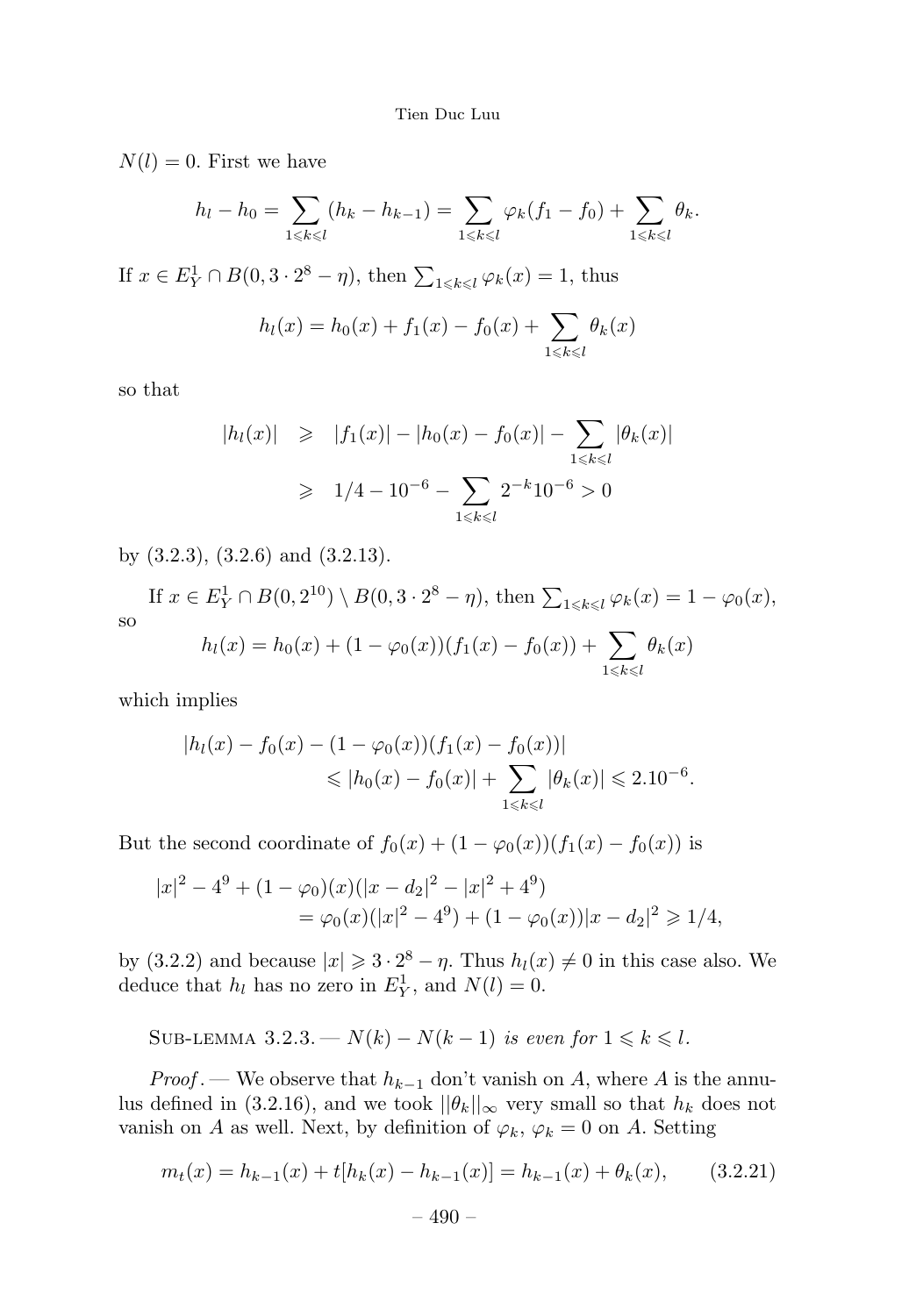for  $x \in E^1_Y \cap \overline{B}(x_k, \rho_2)$  and  $0 \leq t \leq 1$ . Then  $m_0 = h_{k-1}$  and  $m_1 = h_k$  on  $E_Y^1 \cap \overline{B}(x_k, \rho_2)$ . Since  $m_t(x) = h_{k-1}(x) + t\theta(x)$  for  $x \in E_Y^1 \cap A$  and  $0 \le t \le 1$ , so  $m_t(x) \neq 0$  if we take  $\theta$  small enough. Let  $\beta_k > 0$  such that  $|m_t(x)| \geq \beta_k$ for  $x \in E^1_Y \cap A$ . Set  $S_{\infty} = \mathbb{R}^2 \cup \{\infty\}$ , so that  $S_{\infty}$  can be stereographically identified with a sphere of dimension 2, we define  $\pi : \mathbb{R}^2 \to S_{\infty}$  by

$$
\pi(x) = \infty
$$
 if  $|x| \ge \beta_k$  and  $\pi(x) = \frac{x}{\beta_k - |x|}$  otherwise. (3.2.22)

Next, we set

$$
p_t(x) = \pi(m_t(x)) \text{ for } x \in E^1_Y \cap \overline{B}(x_k, \rho_2) \text{ and } 0 \leq t \leq 1. \tag{3.2.23}
$$

Then  $p_t(x)$  is a continuous function of x and t, which takes values in  $S_{\infty}$ . By the definition of  $\beta_k$ ,

$$
p_t(x) = \infty \text{ for } x \in E^1_Y \cap A \text{ and } 0 \leqslant t \leqslant 1. \tag{3.2.24}
$$

We want to replace the domain  $E_Y^1 \cap \overline{B}(x_k, \rho_2)$  by an open set in a 2-plane  $P_k$ . We keep our Bi-Hölder function  $\psi_k$  as above, which maps an open set V of a 2-plane  $P_k$  onto  $E_Y^1 \cap B(x_k, \rho_2)$  and its inverse  $\gamma$  which is also Bi-Hölder and maps  $E_Y^1 \cap B(x_k, \rho_2)$  onto V. For  $0 \le t \le 1$ , we set

$$
q_t(x) = p_t(\psi_k(x)) \text{ for } x \in V \text{ and } q_t(x) = \infty \text{ for } x \in P_k \setminus V. \qquad (3.2.25)
$$

We check that  $q_t$  is continuous in  $P_k\times[0,1]$ . It is continuous in  $V\times[0,1]$ , since  $p_t$  is continuous in  $[E_Y^1 \cap B(x_k, \rho_2)] \times [0, 1]$ . It is also continuous in  $[P_k \setminus \overline{V}] \times$ [0, 1], because it is  $\infty$  here. Now if  $x \in \partial V$ , then  $\psi_k(x) \in E^1_Y \cap \partial B(x_k, \rho_2)$ , so there is a neighborhood of  $\psi_k(x)$  in  $\overline{B}(x_k, \rho_2)$  which is contained in A, and we have  $p_t(\psi_k) = \infty$  on this neighborhood, so  $q_t = \infty$  near x.

We set  $q_t(\infty) = \infty$ , so  $q_t$  is well defined on  $S' = P_k \cup {\infty}$  and it is clear that each  $q_t$  is continuous for  $0 \leq t \leq 1$ .

Now since  $q_0$  and  $q_1$  are two continuous functions from the 2-sphere S' to the 2-sphere  $S_{\infty}$ , we can compute their degrees. First, as  $q_0$  and  $q_1$  are homotopic, they have the same degrees. We compute the degree of  $q_0$ , for example. Let

$$
q_0^{-1}(\{0\}) = \{y_1, y_2, ..., y_m\},
$$
\n(3.2.26)

the set of zeroes of  $q_0$ . This is a finite set since  $q_t$  has only finite number of zeroes for  $t \leq 1$ . Since each zero of  $q_0$  is simple and non-degenerate, for each  $1 \leq k \leq m$ , there exists a neighborhood  $W_k$  of  $y_k$  such that

 $q_0$  is a homeomorphism from  $W_k$  to  $q_0(W_k)$ , (3.2.27)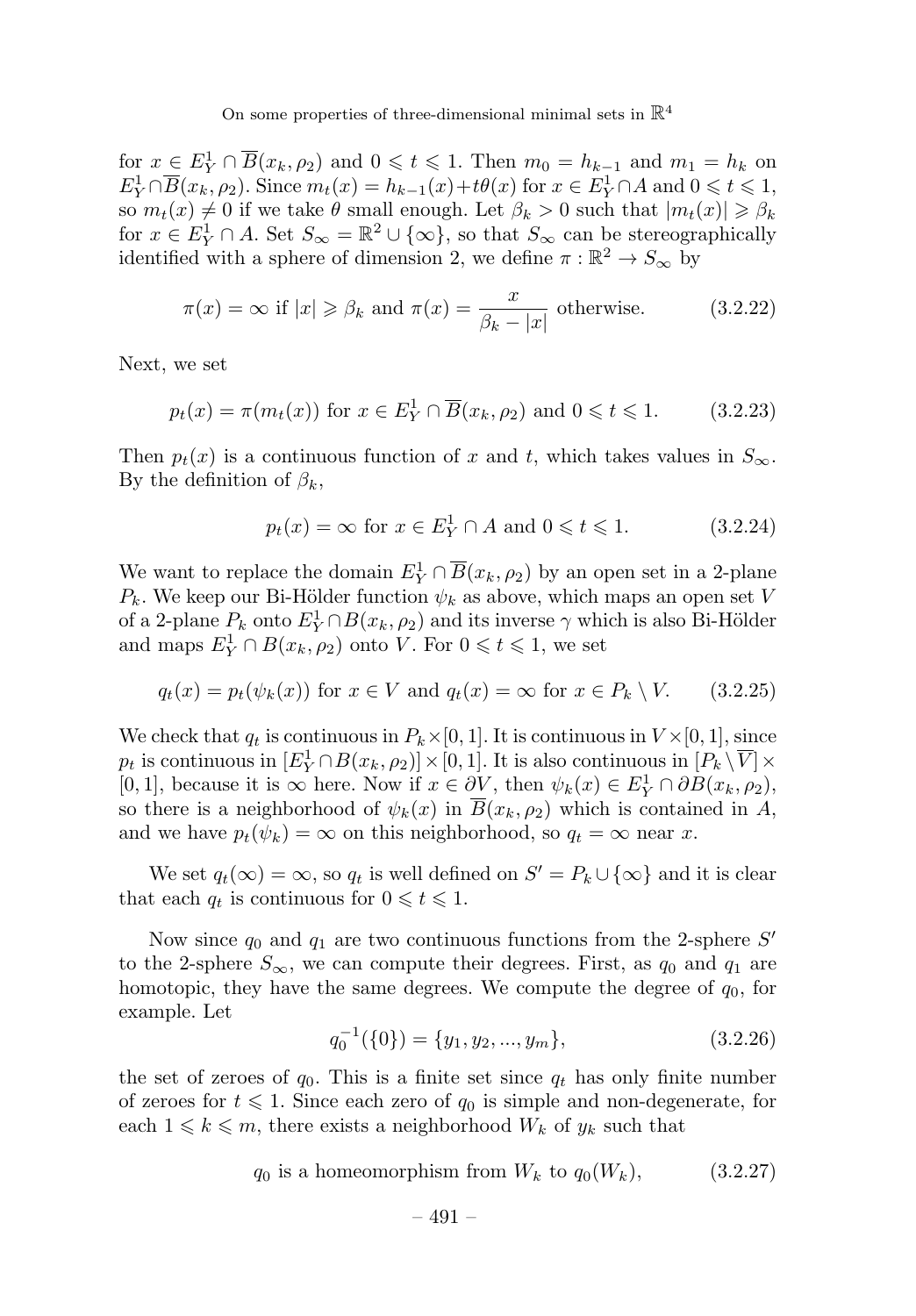and

$$
W_k \cap W_l = \varnothing \text{ if } k \neq l. \tag{3.2.28}
$$

So the degree of  $q_0$  is computed as follows. We begin by 0, next, for  $1 \leq k \leq$ m, if  $q_0$  preserve the orientation of  $W_k$ , we add 1, if  $q_0$  doesn't preserve the orientation of  $W_k$ , we add -1. Then it is clear that

$$
d(q_0) \text{ is of the same parity as } m. \tag{3.2.29}
$$

Here  $d(q)$  denote the degree of the function q. By the same arguments, we have

 $d(q_1)$  is of the same parity as the number of zeroes of  $q_1$ . (3.2.30)

But  $d(q_0) = d(q_1)$  as above, we obtain

the number of zeroes of  $q_0$  is of the same parity as the number of zeroes of  $q_1.$  (3.2.31)

We want to prove next that the number of zeroes of  $h_{k-1}$  is of the same parity as the number of zeroes of  $h_k$ . Since  $h_{k-1} = h_k$  outside the ball  $B(x_k, \rho_2)$  and they both don't vanish on  $E^1_Y \cap A$ , we need only to consider their number of zeroes in  $E_Y^1 \cap B(x_k, \rho_1)$ . We verify that

the number of zeroes of  $h_{k-1+s}$  in  $E_Y^1 \cap B(x_k, \rho_1)$  is equal to the number of zeroes of  $q_s$  in  $S'$  for  $s = 0, 1$ . (3.2.32)

We verify for  $s = 0$ . If  $q_0(x) = 0$ , then  $x \in V$  (otherwise  $q_0(x) = \infty$ ), so  $q_0(x) = p_0(\psi_k(x))$  and then  $p_0(\psi_k(x)) = 0$ . Since  $m_0(\psi_k(x)) = 0$ , we have  $h_{k-1}(\psi_k(x)) = 0$ . Because  $x \in V$ , we have  $\psi_k(x) \in B(x_k, \rho_1)$ . So if  $q_0(x) = 0$ , then  $\psi_k(x) \in B(x_k, \rho_1)$  and is a zero of  $h_{k-1}$ .

Conversely, if  $y \in B(x_k, \rho_1)$  is such that  $h_{k-1}(y) = 0$ , then  $p_0(y) = 0$ and then there exists  $y' \in V$  such that  $\psi_k(y') = y$  because  $\psi_k$  is a homeomorphism from V to  $B(x_k, \rho_1)$ . Now  $q_0(y') = p_0(\psi_k(y')) = 0$  and thus y' is a zero of  $q_0$ .

So we have  $(3.2.32)$  for  $s = 0$ . The case  $s = 1$  is the same, and we have then  $(3.2.32)$ . By  $(3.2.31)$ , we obtain that the number of zeroes of  $h_{k-1}$  is of the same parity as the number of zeroes of  $h_k$ , which means that  $N(k) - N(k-1)$  is even. The sub-lemma follows.

Now by sub-lemma 3.2.3, we know that  $N(0) - N(1)$  is even, but it is 1, we obtain a contradiction, and we finish the proof of Lemma 3.2. so we obtain a contradiction, and we finish the proof of Lemma 3.2.